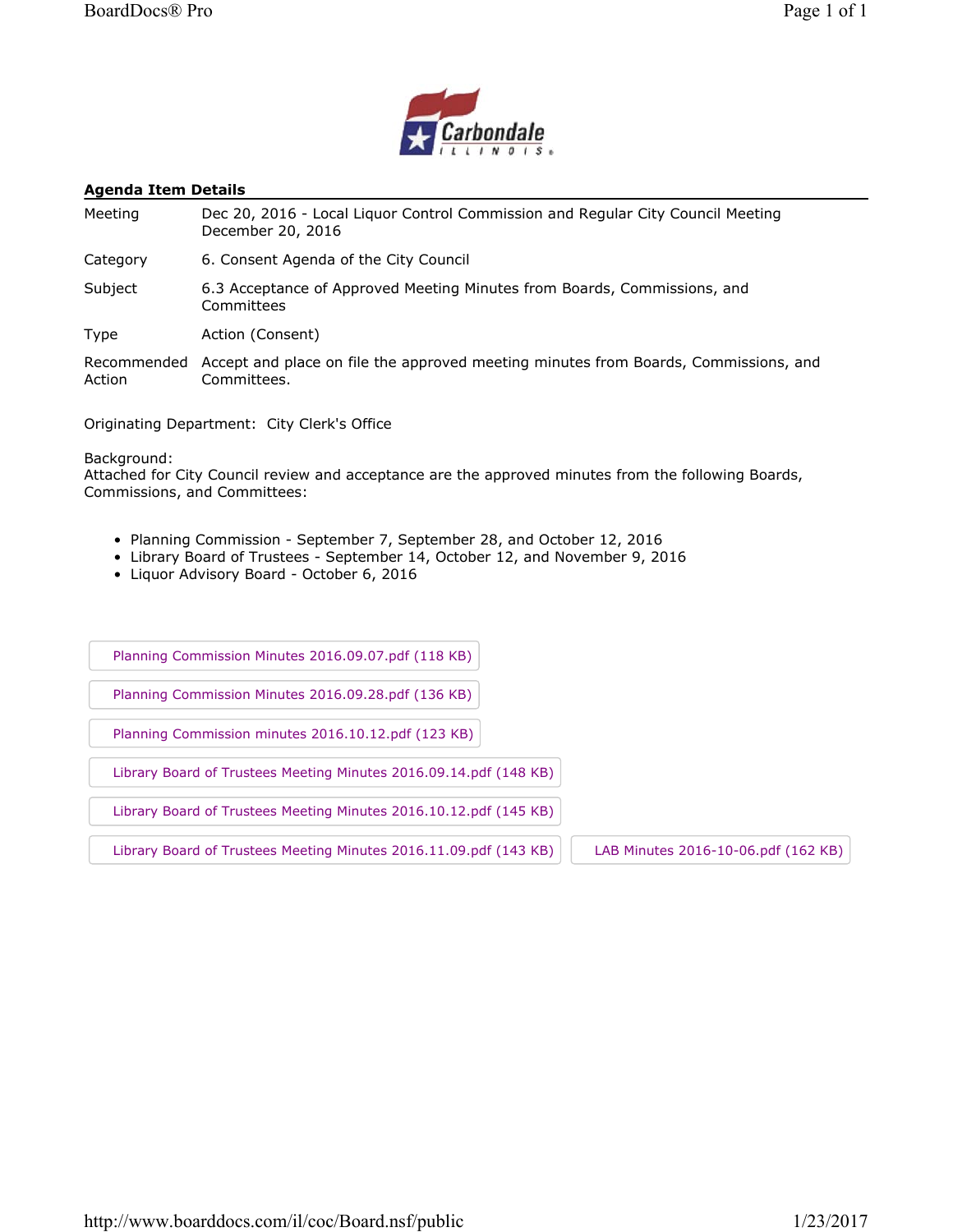

# **MINUTES**

# **Carbondale Planning Commission Wednesday, September 7, 2016 Room 108, 6:00 p.m. City Hall/Civic Center**

Mr. Lebeau called the meeting to order at 6:00 p.m.

| Members Present: LeBeau, Hamilton, Field, Lilly, Litecky, Love, and Bradshaw (ex-officio) |  |  |  |
|-------------------------------------------------------------------------------------------|--|--|--|
|                                                                                           |  |  |  |

**\_\_\_\_\_\_\_\_\_\_\_\_\_\_\_\_\_\_\_\_\_\_\_\_\_\_\_\_\_\_\_\_\_\_\_\_\_\_\_\_\_\_\_\_\_\_\_\_\_\_\_\_\_\_\_\_\_\_\_\_\_\_\_\_\_\_\_\_\_\_\_\_\_\_\_\_\_\_**

**Members Absent:** Sheffer and Burnside

**Staff Present:** Taylor

#### **1. Approval of Minutes:**

Ms. Litecky moved, seconded by Ms. Lilly, to approve the minutes for August 17, 2016.

The motion to approve the minutes passed with a unanimous voice vote.

## **2. Citizen Comments or Questions**

There were none

#### **3. Report of Officers, Committees, Communications**

There were none

#### **4. Public Hearings**

**PC 17-05, 6:03p.m.:** The Carbondale Chamber of Commerce is requesting a text amendment relative to allowing wind-propelled and motorized signage.

Mr. Taylor stated that the applicant for PC 17-05 had contacted him and was unable to attend that meeting. Mr. Taylor asked that the Commission table PC 17-05 until the September 28, 2016, meeting.

Ms. Litecky motioned, Ms. Field seconded, to postpone PC 17-05 until the September 28, 2016, meeting.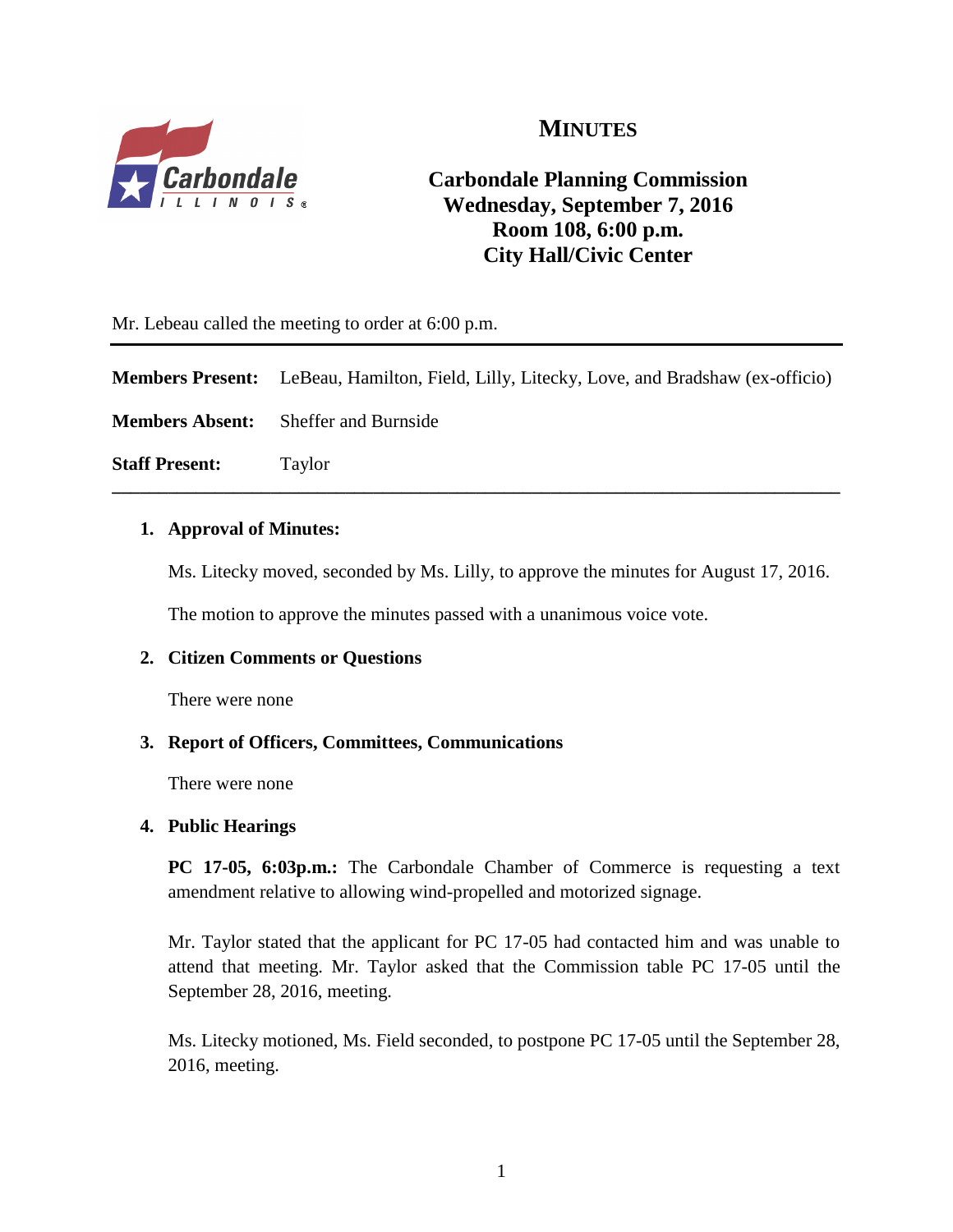The motion was passed with a unanimous voice vote.

**PC 17-06, 6:04p.m.:** Srinivas Gundala is requesting a Special Use Permit for a rehabilitation center in an R-3, High-Density Residential, zoning district for the property located at 500 South Lewis Lane.

Mr. LeBeau declared Public Hearing PC 17-06 open and asked Mr. Taylor to read the legal notice.

Mr. Taylor read the legal notice.

Mr. LeBeau asked Mr. Taylor to present the staff report.

Mr. Taylor, Senior Planner for the City of Carbondale, was sworn in and read parts A and B of the staff report.

Mr. LeBeau asked if there were any questions of staff.

Ms. Field asked who would be doing the admissions and the treatment at this facility. Mr. Taylor stated that it is not clear and the applicant was not in attendance to answer these questions. Ms. Field stated that this was a concern, not knowing who would be running the facility.

Mr. Hamilton asked why the original special use permit no longer stands. Mr. Taylor stated that he was unsure why the original facility at that location closed but because it did the original special use permit had lapsed.

Ms. Litecky asked if it was going to be non-profit and how the insurance was going to work. Mr. Taylor stated he was unsure but recognized that the applicant was now present and could answer the Commission's questions.

Mr. Gundala stepped forward and stated that the company was a for-profit organization and would accept Medicare and Medicaid. Mr. Gundala could not disclose the name of the company at the time of the meeting.

Mr. Hamilton questioned the staffing of the facility.

Mr. Gundala stated that they were a professional company that had other facilities throughout the state but was unsure about their staffing.

Mr. Hamilton wanted to know if there was a template that the company used or what exactly was going to be happening at the facility.

Mr. Gundala stated that he didn't currently have the template but could provide it at a later date.

Mr. LeBeau asked the Commission if they wanted to table PC 17-06 until more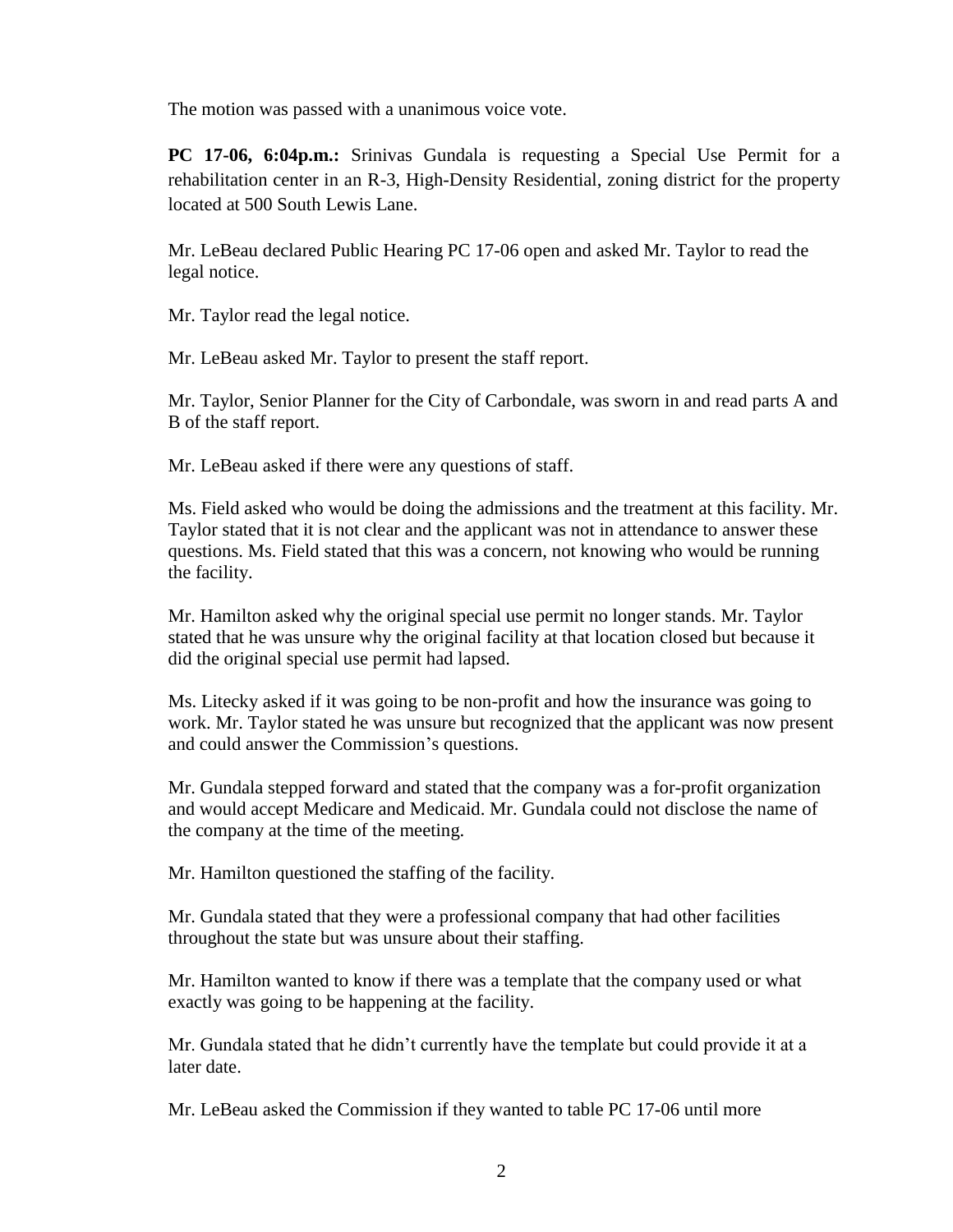information could be provided.

Ms. Litecky noted that in the applicant's letter, the facilities are located throughout Illinois and other surrounding states. Ms. Field pointed out that the letter was not printed on letter head, nor did it state the name of the company.

Ms. Litecky questioned Mr. Taylor what questions the person had that called concerning PC 17-06. Mr. Taylor stated that it was general questions and regarding the special use permit.

Mr. Hamilton questioned Mr. Taylor if Southern Illinois University had questioned this type of facility and if they had been contacted about it. Mr. Taylor stated that he had not heard anything from Southern Illinois University.

Mr. LeBeau stated that he felt the Commission needed to be provided with more information for PC 17-06. Ms. Lilly and Ms. Field both agreed with his statement. Mr. Taylor stated that he had been in contact with someone from the company that was supposed to be in attendance but could not make it.

Mr. LeBeau questioned Mr. Taylor on the bylaws for tabling PC 17-06 until further information could be obtained from the company.

Mr. LeBeau asked if anyone had any further comments.

Mr. LeBeau asked for a motion to close the hearing for PC 17-06. Ms. Litecky motioned, Mr. Love seconded.

The motion was passed with a unanimous voice vote.

Mr. LeBeau asked for a motion to defer action on for PC 17-06. Ms. Lilly motioned, Mr. Hamilton seconded.

The motion was passed with a unanimous voice vote.

Mr. Taylor stated that he would be in contact with the applicant and would reschedule the public hearing.

#### **5. Old Business**

There were none

#### **6. New Business**

#### A. Vacation (Short Term) Rentals

Mr. Taylor discussed what these rentals are as opposed to long term rentals within Carbondale. Mr. Taylor stated that this was being brought to the Commission so that they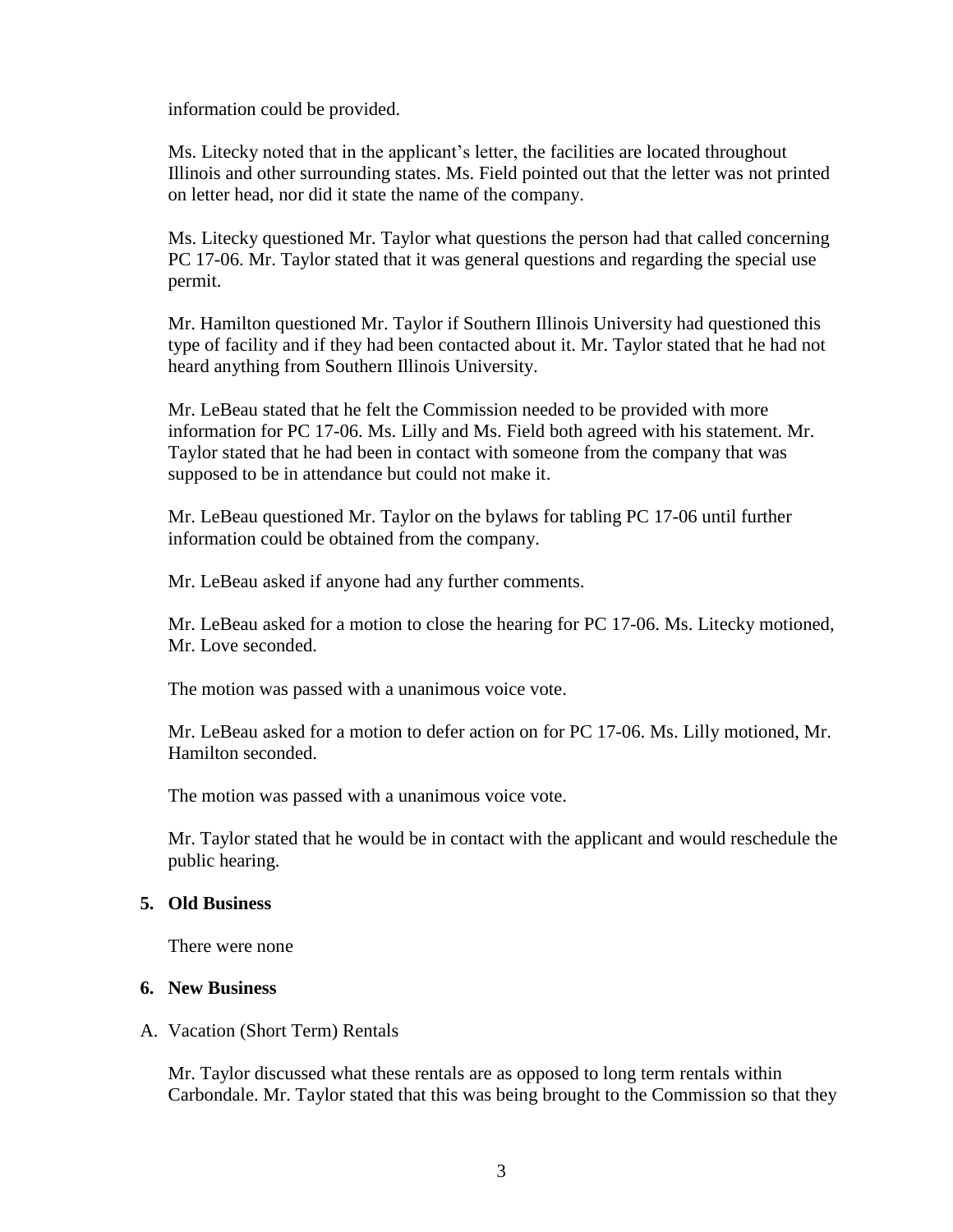could discuss a text amendment regarding these rentals. Mr. Taylor explained that these rentals may cause concerns regarding traffic issues, renters not knowing the area, and the high turnover of people. This ordinance would only allow owners to rent these homes if they meet the criteria and pass inspections.

Mr. LeBeau questioned Mr. Taylor about the renters actually renting out a portion of their rental and if that was a possibility. Mr. Taylor stated that this is why this is being reviewed to make sure these homes follow occupancy standards.

Ms. Litecky voiced concern about over occupancy and if these places would get homestead exemptions. Also, these rentals need to claim the income of the short term rentals and make sure there are not insurance issues.

Mr. Hamilton questioned what the hotel industry thought of these short term rentals being allowed. Mr. Taylor stated that this was a concern with short term rentals. Allowing them to go without licensing and taxing, could allow an unfair advantage for the short term rentals. Mr. Hamilton also questioned when the inspection process would take place and how often it would take place. Mr. Taylor stated that it would take place once a year, but Mr. Taylor stated that more research needed to be done.

Ms. Litecky questioned if these short term rentals were going to be allowed in all districts of the City. Mr. Taylor stated that yes they would be allowed in all areas of the City.

Ms. Field questioned how much the yearly inspection fees will be for these rentals. Mr. Taylor stated that would be decided by the City Clerk's office.

Mr. LeBeau questioned Mr. Taylor about the fees and possibly pricing these short term rentals out of the market right of the gate. Mr. Taylor stated that is the fine line that the Commission needs to figure out with this ordnance. It was also discussed that these rentals are closely related to a Bed and Breakfast type of rental. Mr. Taylor then stated that this brings up the questions of these places being able to serve food or alcohol and what regulations need to be placed.

Ms. Bradshaw questioned the idea of those that might just do this type of rental one time for an event such as the eclipse versus those that do these types of rentals all of the time. Ms. Litecky brought up giving a free pass for this type of rental for the eclipse but also she would like to see this regulated to only being a few times a year. Ms. Litecky's concerns were overcrowding that is already taking place in areas and the parking issues that this would cause.

Ms. Bradshaw asked Ms. Litecky to explain the Homestead Exemption. There was then discussion regarding this exemption and what it means for short term rentals.

Ms. Field stated that she would be interested to see how other cities handle short term rentals. Mr. Taylor stated that this is research that the Planning Department is currently completing.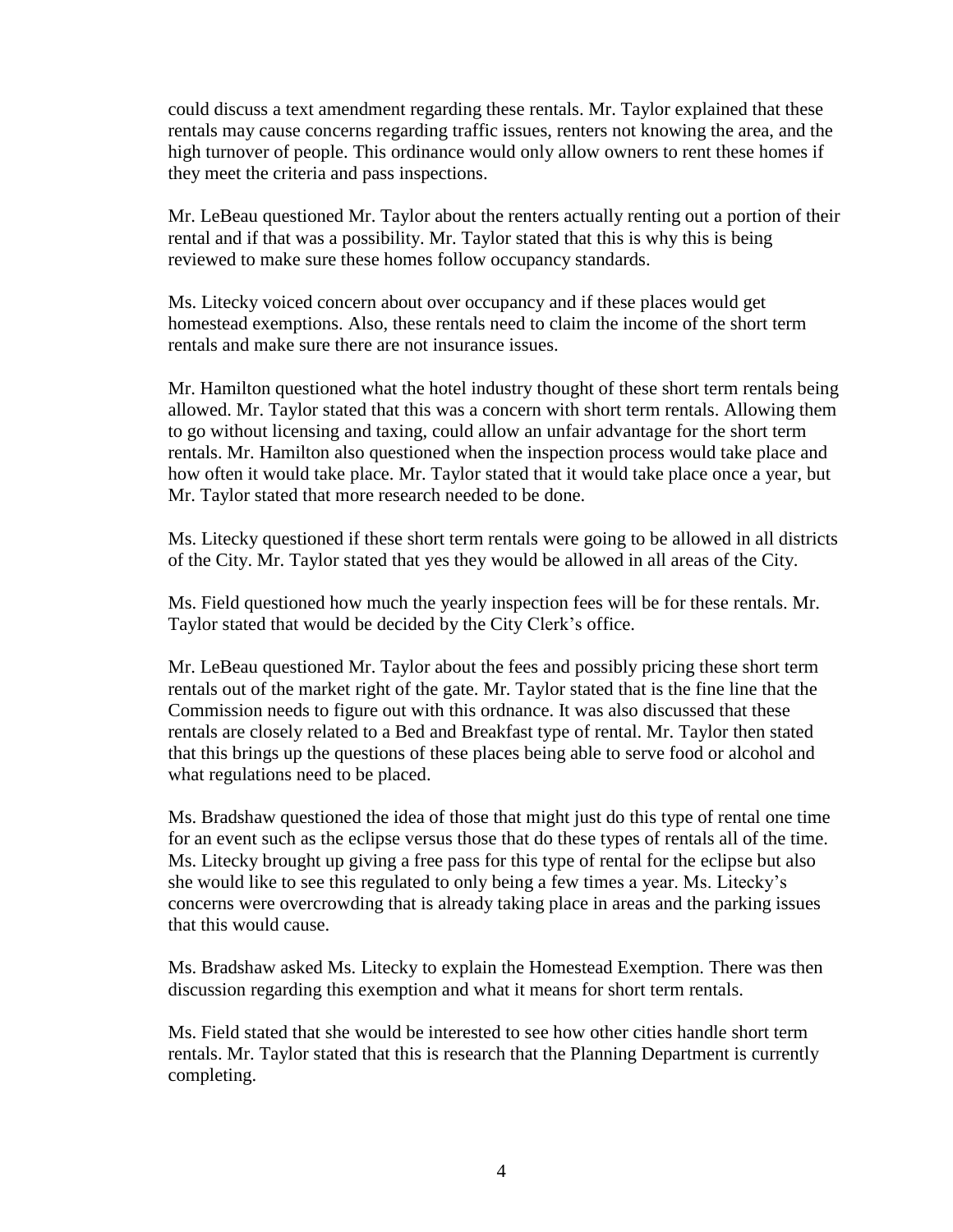Mr. LeBeau asked for a motion to initiate a text amendment from City Planning for short term rentals.

Ms. Litecky moved for the motion, seconded by Ms. Lilly, for the City Planning services division to present a text amendment regarding short term rentals.

The motion was passed with a unanimous voice vote.

B. City Council Agenda from August 30, 2016.

Ms. Bradshaw reviewed the City Council meeting as it related to Planning.

#### **B. Adjournment**

Mr. LeBeau adjourned the meeting at 6:41 p.m.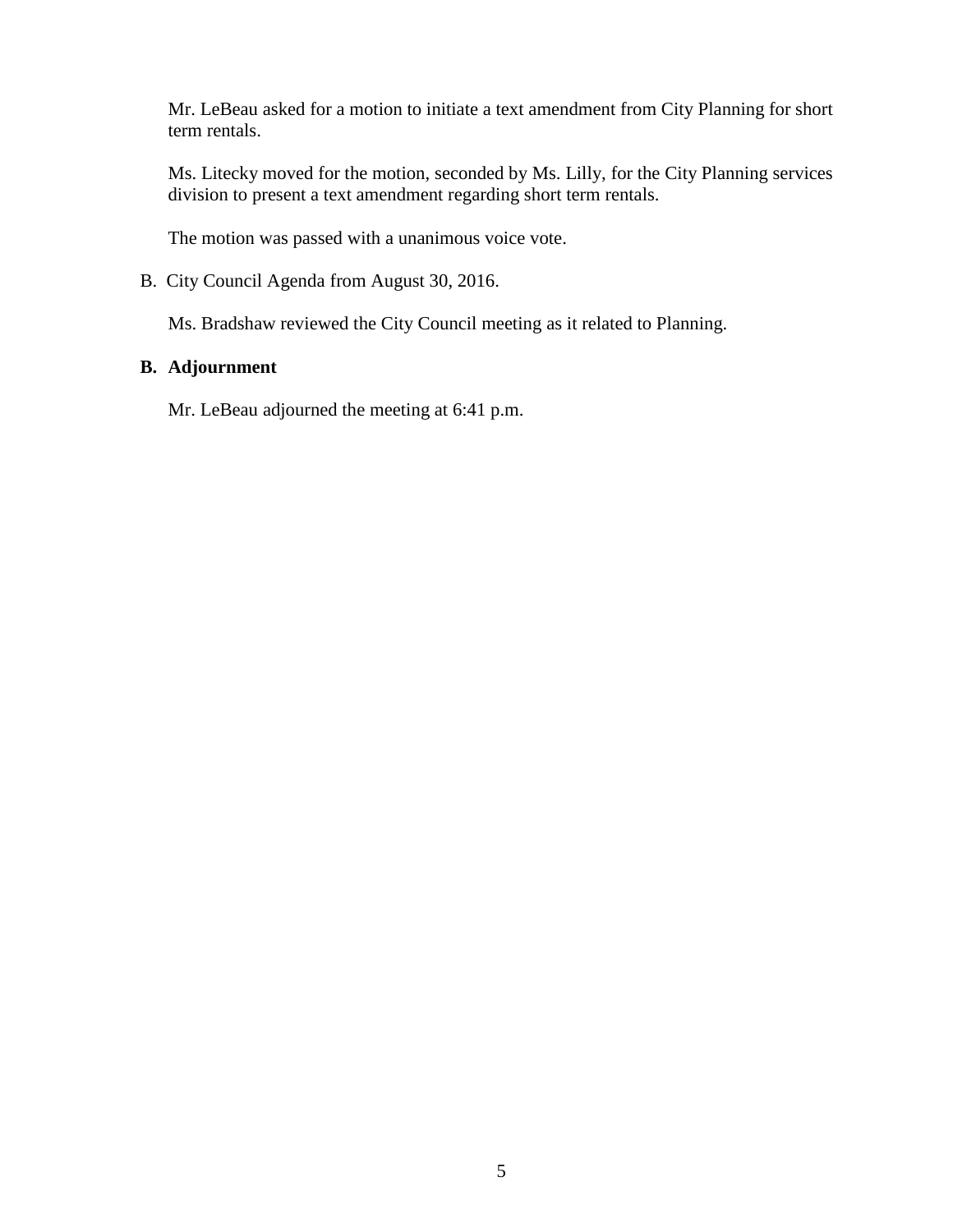

# **MINUTES**

# **Carbondale Planning Commission Wednesday, September 28, 2016 Room 108, 6:00 p.m. City Hall/Civic Center**

Dr. LeBeau called the meeting to order at 6:00 p.m.

**Members Present:** LeBeau, Sheffer, Hamilton, Burnside, Litecky, and Bradshaw (ex-officio)

**\_\_\_\_\_\_\_\_\_\_\_\_\_\_\_\_\_\_\_\_\_\_\_\_\_\_\_\_\_\_\_\_\_\_\_\_\_\_\_\_\_\_\_\_\_\_\_\_\_\_\_\_\_\_\_\_\_\_\_\_\_\_\_\_\_\_\_\_\_\_\_\_\_\_\_\_\_\_**

**Members Absent:** Field, Love and Lilly

**Staff Present:** Taylor

#### **1. Approval of Minutes:**

Ms. Litecky moved, seconded by Dr. Hamilton, to approve the minutes for September 7, 2016.

The motion to approve the minutes passed with a unanimous voice vote.

## **2. Citizen Comments or Questions**

There were none

#### **3. Report of Officers, Committees, Communications**

There were none

#### **4. Public Hearings**

**PC 17-05, 6:02p.m.:** The Carbondale Chamber of Commerce is requesting a text amendment relative to allowing wind-propelled and motorized signage.

Dr. LeBeau declared Public Hearing PC 17-05 open and asked Mr. Taylor to read the legal notice.

Mr. Taylor read the legal notice.

Dr. LeBeau asked Mr. Taylor to present the staff report.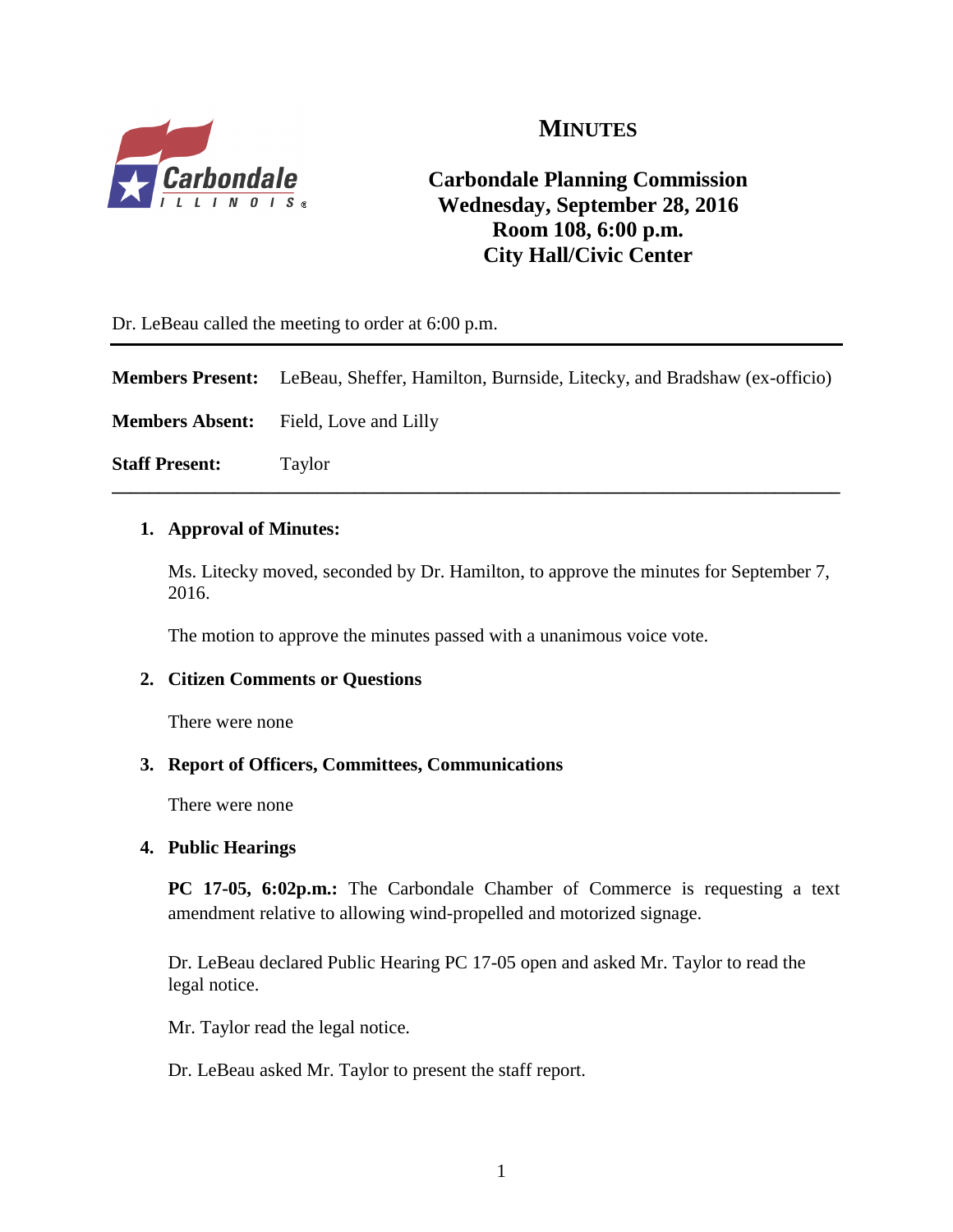Mr. Taylor, Senior Planner for the City of Carbondale, was sworn in and read part A of the staff report.

Dr. LeBeau asked if there were any questions of staff.

There were no questions.

Dr. LeBeau asked if the applicant was present.

Mr. Les O'Dell, Executive Director of the Carbondale Chamber of Commerce stepped forward to state why they were asking for a change in the Carbondale Revised Code. Mr. O'Dell spoke on why the change would help local businesses in the Carbondale community. Mr. O'Dell stated that he had many letters of support from business leaders in Carbondale, he then presented the letters to the Commission.

Dr. LeBeau asked if there were any other questions for the applicant.

Ms. Litecky stated that with the wording of the request, the applicant is asking for more than just certain times of the year by asking for every weekend.

Mr. O'Dell stated that most businesses would like to be able to use the different types of signage whenever they wished, but with the Carbondale code being so restrictive the businesses are hoping for just a little flexibility.

Ms. Litecky pointed out that the Chamber had asked for a texted amendment change a few years ago for signage restrictions. Mr. O'Dell stated that the Chamber had asked for time limit increase for signage at that time. Ms. Litecky then asked Mr. Taylor for clarification of how many signs can be located at one business. Mr. Taylor explained the amount of signs allowed and the time restrictions on certain signs.

Dr. Burnside then questioned Mr. O'Dell if there had been any surveys or studies done to show if the signage would actually increase the amount of sales at these businesses. Mr. O'Dell stated that he was unsure of any studies but he said that possibly one of the business owners in attendance might be able to answer that question. Dr. Burnside then stated that it was different, as far as traffic issues that might be caused, for these types of signs to be set up at a car dealership as opposed to a business on the strip, like Fat Patties. Dr. Burnside's concerns were the distractions that might be caused and if there was a way to monitor the spaces where the signs would be allowed. Mr. O'Dell stated that the Chamber was offering this amendment as a beginning point and that the Planning Commission and City Planners could figure out what restrictions might need to be placed.

Dr. Hamilton questioned Mr. O'Dell about the other communities that he is referencing that use these types of signage and what has been their success and what has been the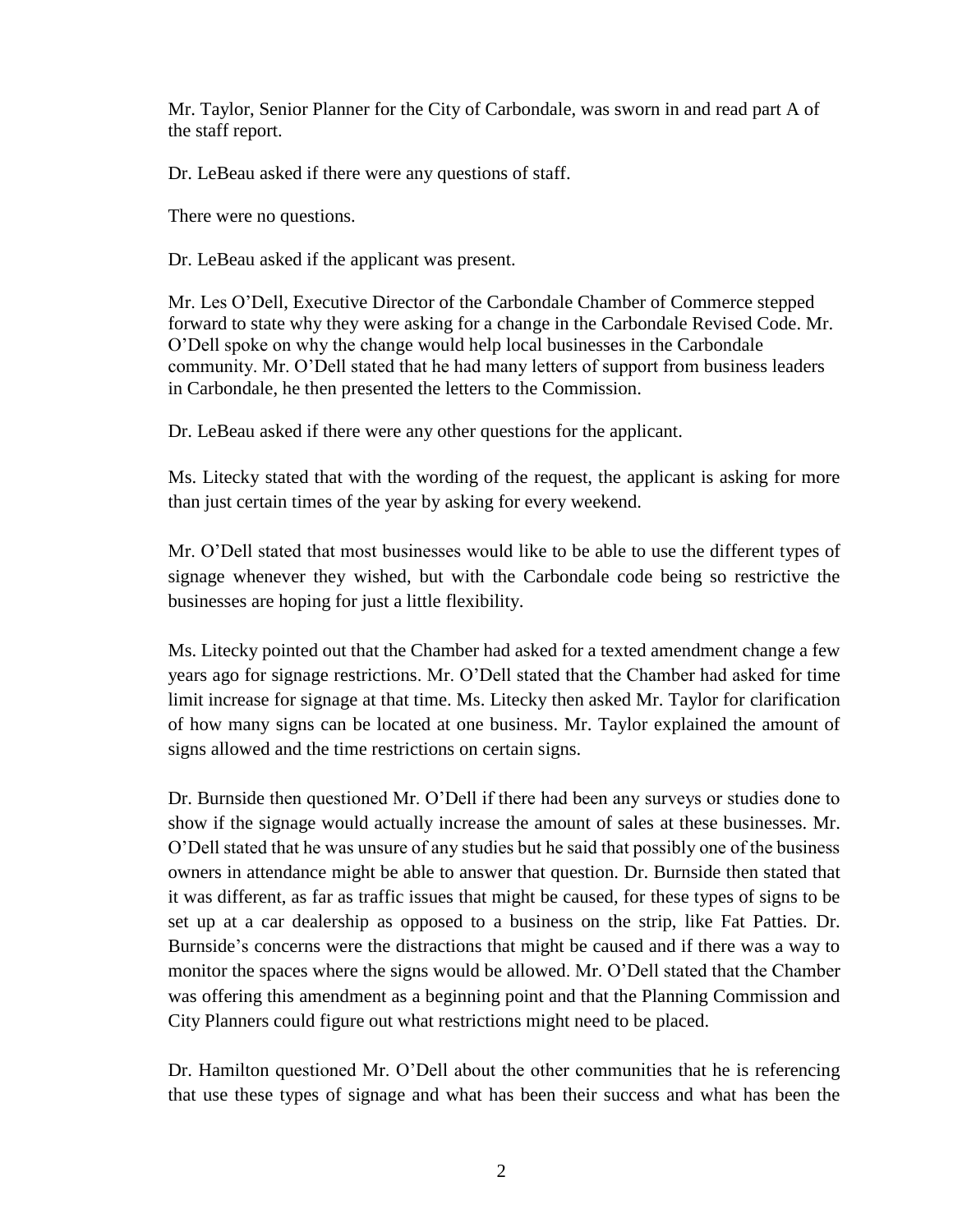impact of the signage in those areas. Mr. O'Dell stated that he do not have specifics as to the impacts the signs have in those communities, just that the nearby cities didn't have as many restrictions as Carbondale.

Dr. LeBeau then asked Mr. O'Dell if anyone had spoken to Southern Illinois University to see what they thought about these types of signs being used during fall semester move in. Mr. O'Dell stated that they had not spoken to SIU, but he spoke about the good partnership with SIU and the college wanting local businesses to do well.

Ms. Litecky asked Mr. O'Dell if there had been any type of national survey done in relation to these types of signs being used. Mr. O'Dell stated that he was unaware of any survey.

Dr. Hamilton questioned the aesthetics of what these signs might do to different areas of businesses in our community and if the possibility of using smaller, inviting signage might be better. Mr. O'Dell stated that the bigger business that are located along busier roadways or those businesses located in strip malls that are not as easily seen, would be the ones that would benefit from these types of bigger signage. Dr. Hamilton questioned Mr. O'Dell on what areas of the city they're focusing on using these types of signage. Mr. O'Dell stated that he wants all of his member businesses to be able to use these types of signs if they wanted, regardless of geography.

Dr. LeBeau asked if there were any other questions from the Commissioners.

Dr. Burnside questioned Mr. O'Dell about if there was a proposed size for these types of signs. Mr. O'Dell stated that they were not putting a restriction on size and that would be something for City staff to place any types of restrictions on.

Dr. LeBeau asked if anyone wished to speak in favor.

Brad Weiss, owner of the Furnature King, came forward to speak in favor. Mr. Weiss stated that he could answer some of the Commission's questions. Mr. Weiss spoke about the Commission's concerns with these types of signs being used in downtown locations and that those are not the main businesses wanting to use these types of signs because of the spacing allowed at these locations. Most of the businesses that want these signs are bigger locations, such as car dealerships and his furniture store. Mr. Weiss went on to speak about sales and competing with other local cities for business.

Ms. Litecky stated that she disagrees with the signage because it might not be aesthetically pleasing for people coming into town. Ms. Litecky stated that it's not just signage concerns that cause these issues, but also the lack of vegetation in certain locations on main roadways coming into Carbondale. There was also discussion between Ms. Litecky and Mr. Weiss about if the signage at these places, such as car dealership draws in business or if it's more of a distraction for drivers. Ms. Litecky also voiced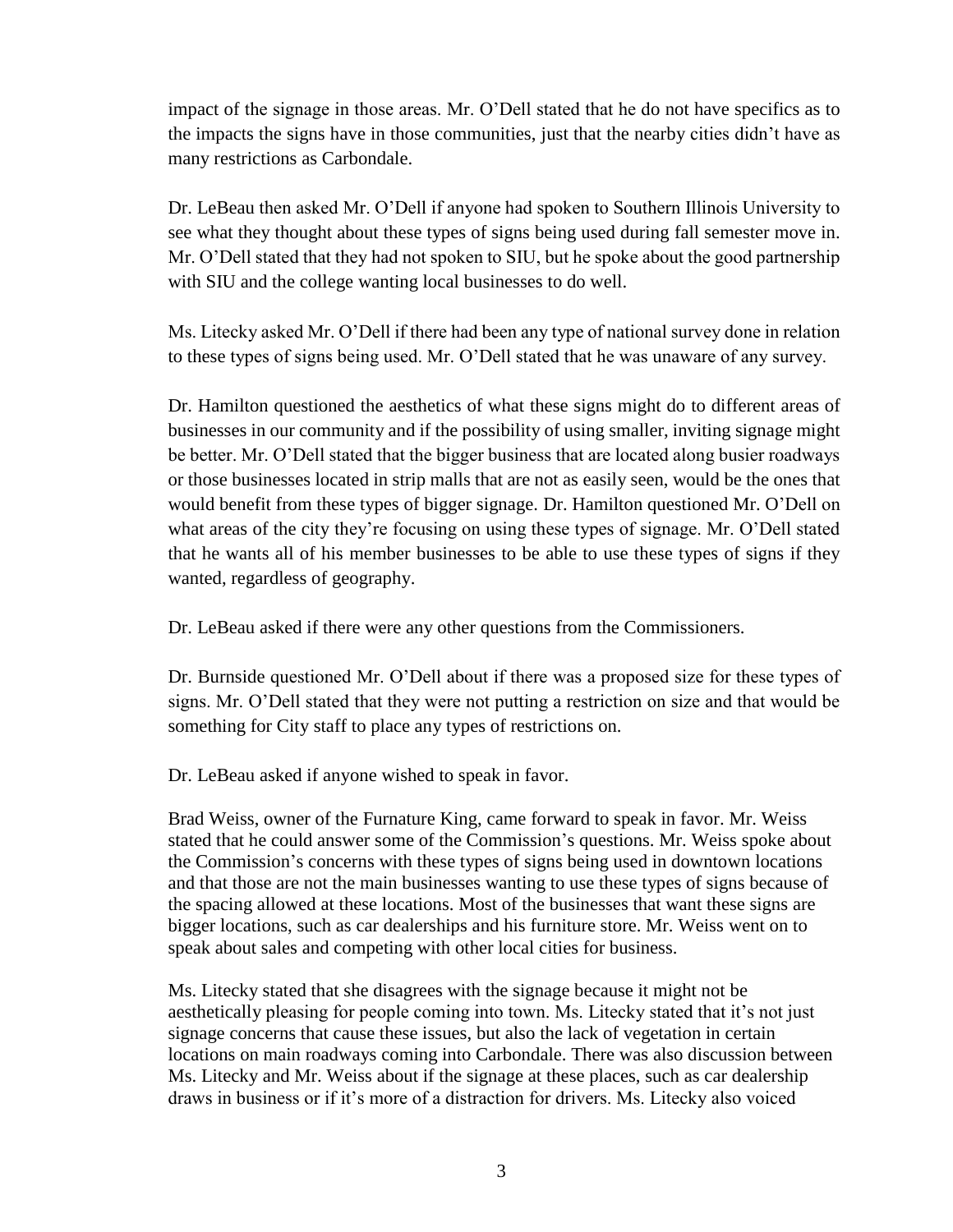concerns about wanting to use these types of signage every weekend. There was more discussion about the spacing involved for certain businesses to have these types of signs.

Dr. Burnside questioned Mr. Weiss if the Planning Commission revised the amendment with regards to space required to utilized these types of signs would Carbondale businesses be opposed to it. Mr. Weiss answered that they would not be opposed to some restrictions. Ms. Litecky asked about a restriction being placed for these types of signs being used on move-in weekends. Mr. Weiss felt like that would not do anything to help the businesses and would like the opportunity to put the signs up on weekends as well. There was then discussion again between Ms. Litecky and Mr. Weiss about the signs actually helping bring in customers to businesses.

Mr. Sheffer then spoke about his connection to business in Carbondale and what his feelings were from a business stand point. Mr. Sheffer spoke about getting more revenue for the businesses to help the City. Mr. Sheffer felt that the Commission needs to be more pro-business and that the businesses having these types of signs help to pull in customers.

Dr. LeBeau asked if anyone else wished to speak in favor.

Mr. John Nimmo stepped forward to speak about the businesses within Carbondale and the business climate that is taking place within the City. Mr. Nimmo spoke about how working together with these businesses will help Carbondale grow and would help our community to see positive growth.

Dr. LeBeau asked if anyone wished to speak in opposition.

There was no one.

Dr. LeBeau asked Mr. Taylor to read the analysis.

Mr. Taylor read Parts B and C of the staff report with a recommendation to deny PC 17-05.

Dr. LeBeau asked for questions for staff.

Dr. Burnside questioned staff if there was any research done in the areas that had these types of signs and if the accident rates were higher in those locations. Mr. Taylor stated that in the research done by City Planning there was no evidence found that would show higher traffic accidents. Dr. Burnside also questioned the staff on the options of placing restrictions on these types of signs. Mr. Taylor stated that there have been discussions about placing limitations, if the Planning Commission decides to allow signage.

There was then discussion between Mr. Taylor and Dr. Burnside of putting a committee in place to figure out what types of restrictions and limitations would be appropriate for these types of signage.

Dr. Hamilton discussed the vacancy in the businesses within Carbondale and placing a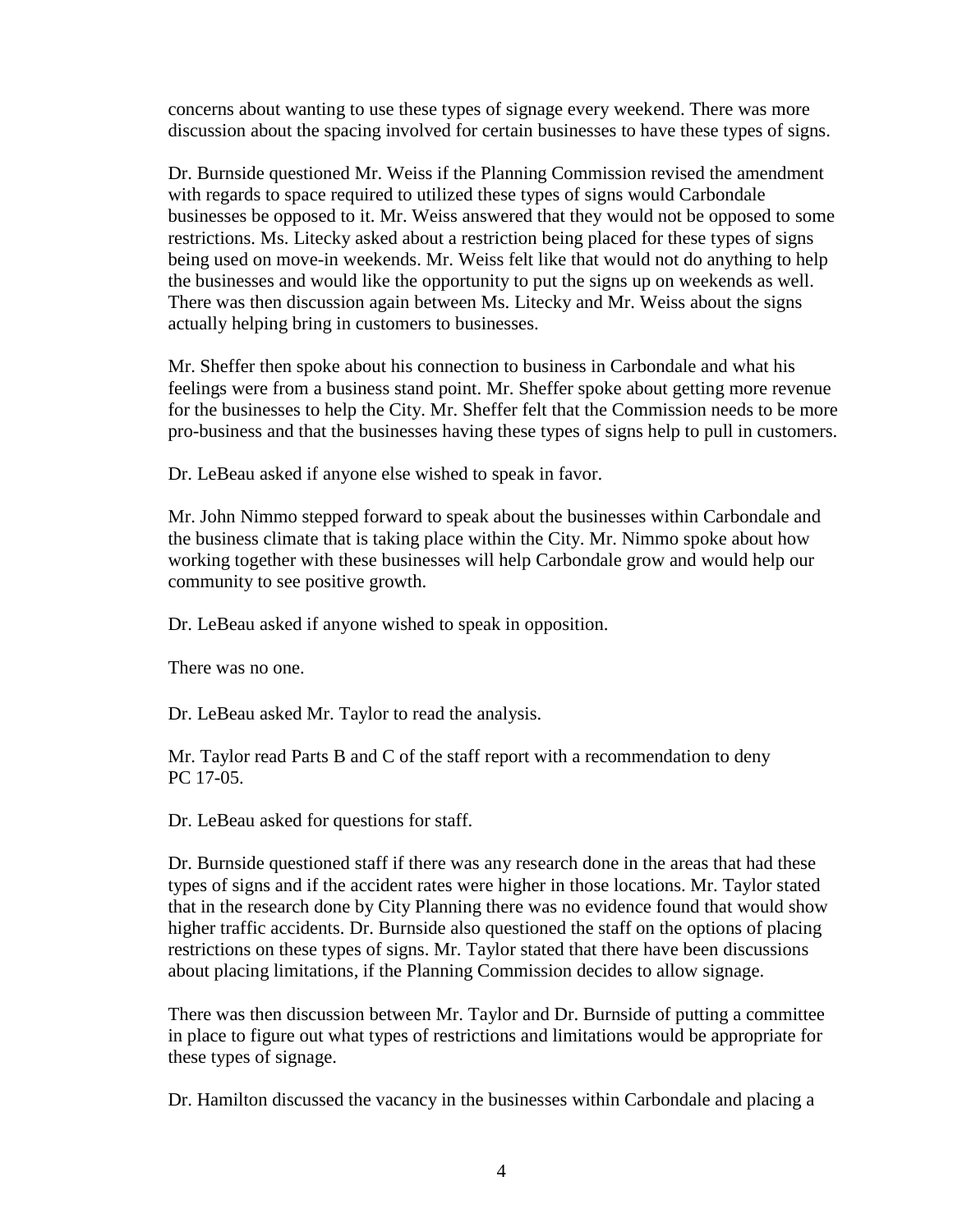sunset on this type of amendment to see if it would actually work within the community. There was then discussion between Ms. Litecky and Dr. Burnside if placing this under a sunset would be a good idea for the businesses.

Mr. Sheffer then spoke about growing the community and for the Commission to be proactive within the community. Mr. Sheffer stated that he would really like to put together a committee to handle this amendment properly. Mr. Sheffer stated that he wants to make sure that there is a level playing field within Carbondale businesses.

Dr. LeBeau asked if there were questions from anyone to anyone.

There were none.

Dr. LeBeau declared PC 17-05 closed and there was a discussion on how to set up a committee to work with the business community on signage.

Mr. Sheffer moved to send PC 17-05 to committee for further consideration, seconded by Dr. Burnside.

Roll Call Vote:

Yes - 5 (LeBeau, Sheffer, Hamilton, Burnside, Litecky)  $No - 0$ 

Mr. Taylor stated that the motion passed and asked for volunteers for the committee, Mr. Sheffer, Ms. Litecky, Dr. LeBeau and Dr. Burnside all volunteered to serve on the committee. Mr. Taylor stated that he would discuss with the applicant and find a date that worked for everyone to meet.

**PC 17-06, 7:01p.m.:** Srinivas Gundala is requesting a Special Use Permit for a rehabilitation center in an R-3, High-Density Residential, zoning district for the property located at 500 South Lewis Lane.

Dr. LeBeau declared Public Hearing PC 17-06 open and asked Mr. Taylor to read the legal notice.

Mr. Taylor read the legal notice.

Dr. LeBeau asked Mr. Taylor to present the staff report.

Mr. Taylor, Senior Planner for the City of Carbondale, was sworn in and read parts A and B of the staff report.

Dr. LeBeau asked if there were any questions of staff.

Ms. Litecky asked if there has to be certification from the state of Illinois. Mr. Taylor stated that it does have to be a licensed facility per code.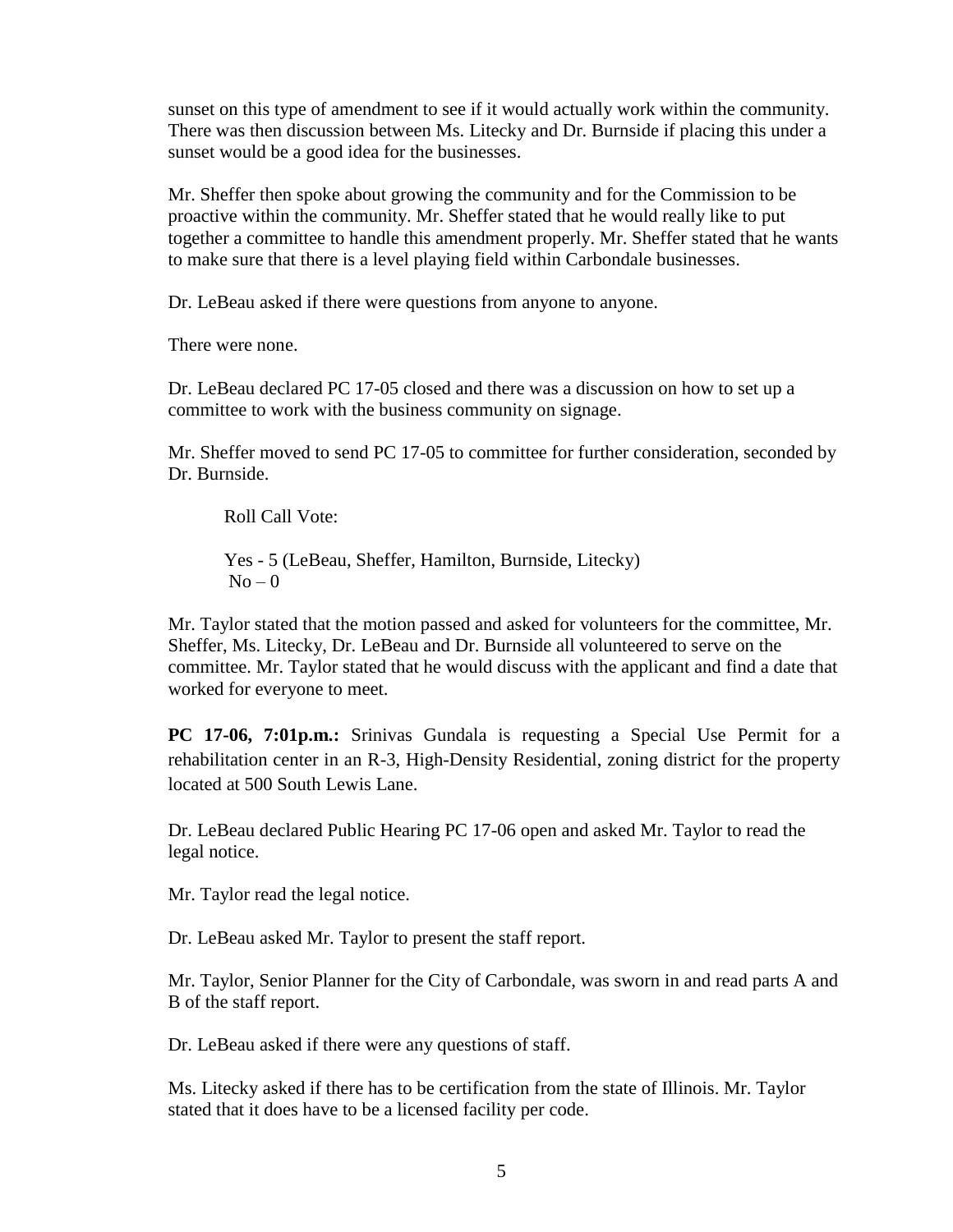Dr. LeBeau asked if the applicant was present.

Michael Blisko, of 500 S. Lewis Lane, came forward to speak about the facility for the special use permit.

Ms. Litecky questioned Mr. Blisko about the business licensing process with the state. Mr. Blisko stated that the special use permit was the first step in the process because the facility cannot receive licensing until the zoning issue is resolved. Ms. Litecky asked Mr. Blisko of his role in the facility. Mr. Blisko stated that he is just one of the owners of the actual building and would not be the one running the facility.

Dr. Hamilton questioned Mr. Blisko about what other types of facilities he operates. Mr. Blisko stated that most of his other businesses are different than this request and that is why he would have a third party running this facility if the zoning is granted.

Dr. Burnside asked the applicant if they already have someone in mind to run the facility or if they were just trying to get past this step first. Mr. Blisko stated that he has had meetings with potential businesses to run the facility but until the zoning is granted they cannot move forward.

Dr. LeBeau asked if there were any more questions for the applicant.

There were none.

Dr. LeBeau asked if anyone wished to speak in favor.

John Lewis came forward to speak in favor of the special use permit.

Dr. LeBeau asked if anyone wished to speak in opposition.

There was no one.

Dr. LeBeau asked Mr. Taylor to read the analysis.

Mr. Taylor read Part C of the staff report with a recommendation to approve PC 17-06.

Dr. Hamilton asked Mr. Taylor if there were any issues at the previous facility that was located at that address. Mr. Taylor stated that he was unaware of any issues.

Dr. LeBeau declared PC 17-06 closed and asked for a motion on the findings of fact.

Mr. Sheffer moved, seconded by Ms. Litecky, that the Commission accept as findings of fact Parts A and B of the staff report for PC 17-06, two people spoke in favor and no one spoke in opposition.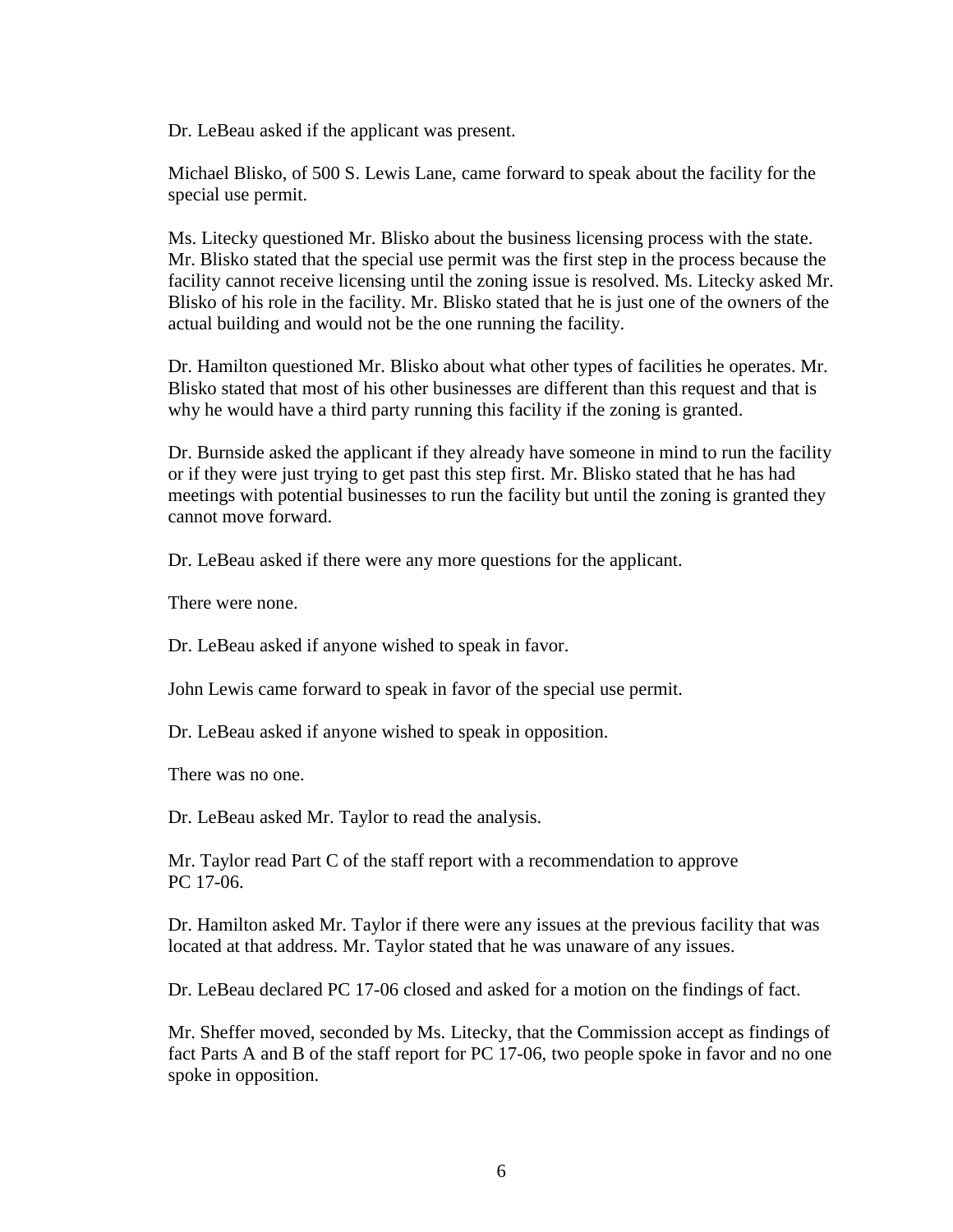The motion passed on a unanimous voice vote.

Dr. LeBeau asked for a motion on whether the 7 criteria should be taken as one or individually.

Mr. Sheffer moved to vote on the seven criteria as one, seconded by Ms. Litecky.

The motion passed on a unanimous voice vote.

Dr. LeBeau asked for a motion to vote on if criteria have been met.

Mr. Sheffer moved that the seven criteria had been met for PC 17-06, seconded by Ms. Litecky.

Roll Call Vote:

Yes - 5 (LeBeau, Sheffer, Hamilton, Burnside, Litecky)  $No-0$ 

Ms. Litecky moved to approve PC 17-06, seconded by Dr. LeBeau.

Roll Call Vote:

Yes - 5 (LeBeau, Sheffer, Hamilton, Burnside, Litecky)  $No - 0$ 

Mr. Taylor stated that the motion passed and that this matter will be on the City Council agenda at their meeting on October 11, 2016.

#### **5. Old Business**

There were none

#### **6. New Business**

A. **City of Carbondale approved tree list**. Mr. Taylor explained that the current tree list is causing too many issues and is asking for a text amendment to revise the list. Dr. Hamilton asked if some trees would be taken off the current list and if new ones would be added. Mr. Taylor stated that they would work with the City's Arborist and actually be adding more trees to the list and adding information about trees currently on the list.

Ms. Litecky motioned to initiate a text amendment to revise the approved tree list, Dr. LeBeau seconded.

The motion passed on a unanimous voice vote.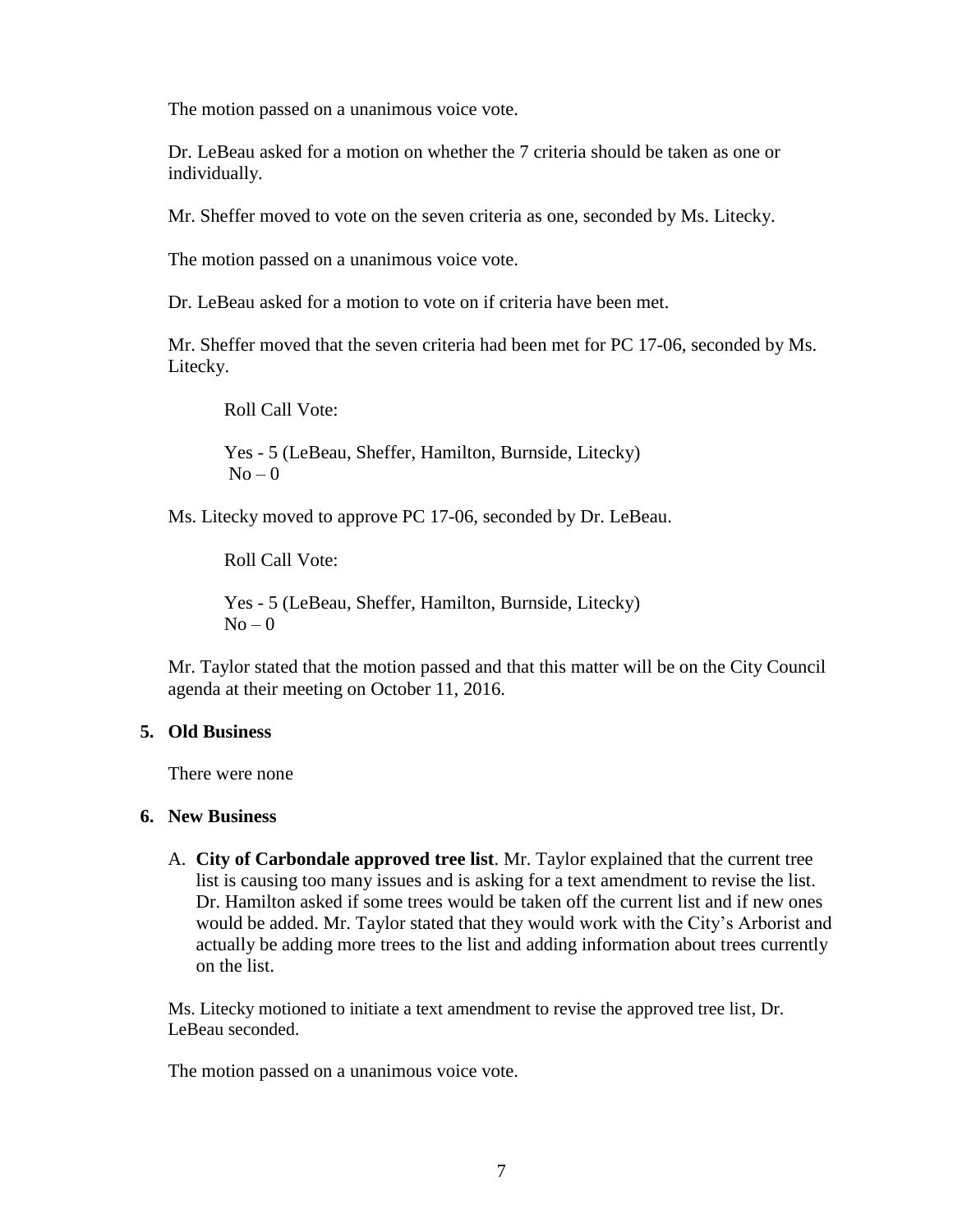B. City Council Agenda from September 20, 2016.

Ms. Bradshaw reviewed the City Council meeting as it related to Planning.

## **7. Adjournment**

Dr. LeBeau adjourned the meeting at 7:34 p.m.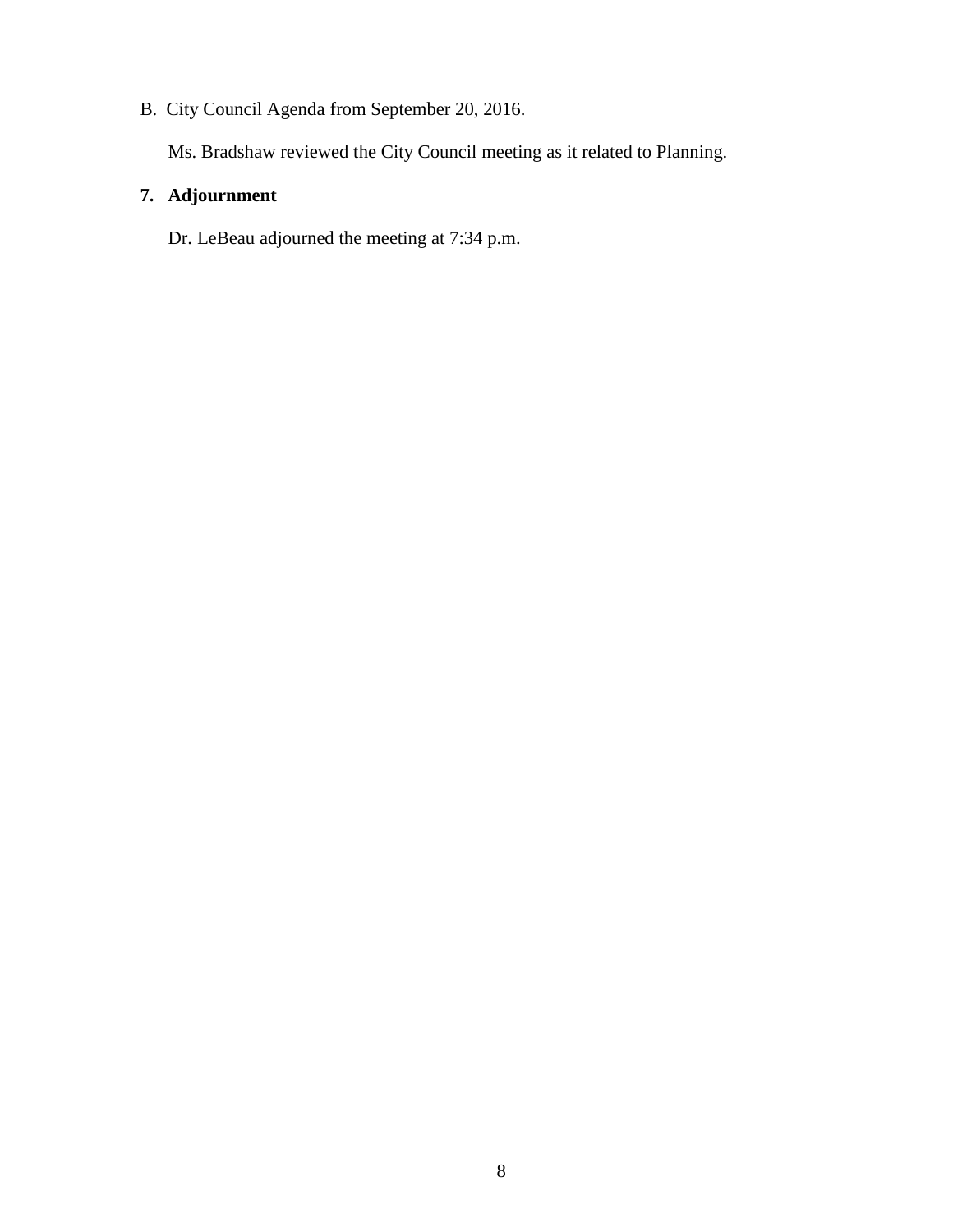

# **MINUTES**

# **Carbondale Planning Commission Wednesday, October 12, 2016 Room 108, 6:00 p.m. City Hall/Civic Center**

Dr. LeBeau called the meeting to order at 6:00 p.m.

**Members Present:** LeBeau, Sheffer, Hamilton, Field, Burnside, Love, Litecky, and Bradshaw (ex-officio)

**\_\_\_\_\_\_\_\_\_\_\_\_\_\_\_\_\_\_\_\_\_\_\_\_\_\_\_\_\_\_\_\_\_\_\_\_\_\_\_\_\_\_\_\_\_\_\_\_\_\_\_\_\_\_\_\_\_\_\_\_\_\_\_\_\_\_\_\_\_\_\_\_\_\_\_\_\_\_**

**Members Absent:** Lilly

**Staff Present:** Taylor

#### **1. Approval of Minutes:**

Ms. Litecky moved, seconded by Mr. Sheffer, to approve the minutes for September 28, 2016.

The motion to approve the minutes passed with a unanimous voice vote.

## **2. Citizen Comments or Questions**

There were none

#### **3. Report of Officers, Committees, Communications**

There were none

#### **4. Public Hearings**

**PC 17-07, 6:02p.m.:** Text Amendment relative to the regulation of vacation rentals units.

Dr. LeBeau declared Public Hearing PC 17-07 open and asked Mr. Taylor to read the legal notice.

Mr. Taylor read the legal notice.

Dr. LeBeau asked Mr. Taylor to present the staff report.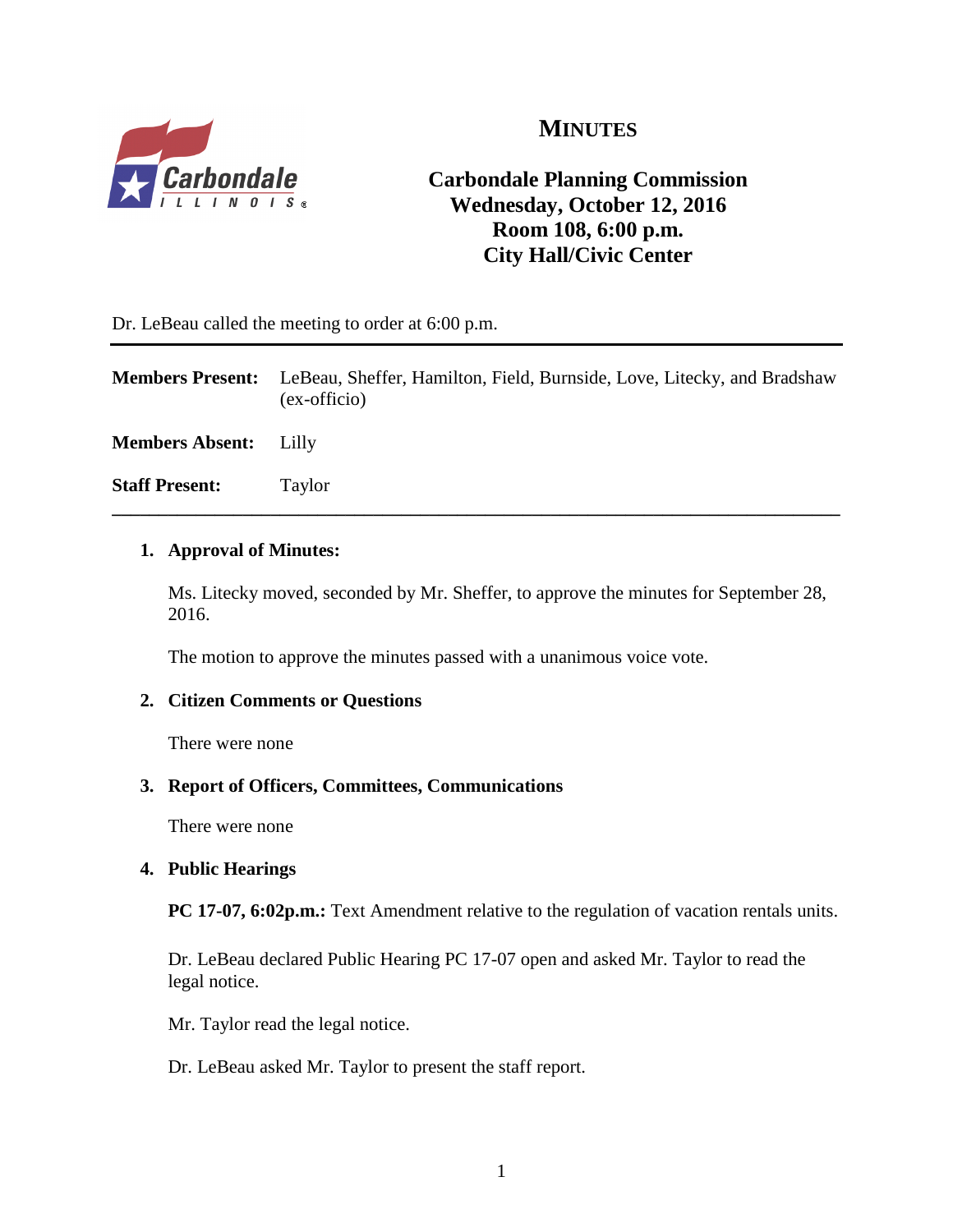Mr. Taylor, Senior Planner for the City of Carbondale, was sworn in and read part A of the staff report.

Dr. LeBeau asked if there were any questions of staff.

Ms. Litecky asked Mr. Taylor what the current hotel/motel tax rate was within Carbondale. Mr. Taylor stated that it was a 9% tax rate. Ms. Litecky then questioned what types of fees hotels pay. Mr. Taylor then turned the question over to John Lenzini, the City of Carbondale Building and Neighborhood Services Supervisor, who stated that there is an annual registration fee of \$250 that hotels must pay and they must have a yearly building inspection. Ms. Litecky asked if the health department gets involved in the annual inspections. Mr. Lenzini stated that the health department does inspections on any that serve food or alcohol.

Mr. Sheffer then questioned what steps a residential home would have to go through in order to be able to do the vacation rentals. Mr. Lenzini stated that they would be held to the same inspection process as a Bed and Breakfast type facility which is different standards from Hotels/Motels. It would be more of inspections like rental units have and the codes that they must follow.

Ms. Litecky questioned if Bed and Breakfasts must get inspected by the Health Department. Mr. Lenzini stated that they do have to be inspected if they serve food.

Mr. Sheffer then questioned the amount of parking spaces that would be required for each renter and also the liability insurance for the vacation rental units. Mr. Lenzini stated that these would be the same as what is required with the current rental units within the City. Mr. Sheffer also questioned if the Bed and Breakfasts have to pay the 9% tax rate that hotel/motels do. Mr. Lenzini stated that the Bed and Breakfast do already pay the 9% tax rate. Then it was discussed that by passing this text amendment it would cause vacation rental units to be charged the same tax rate as to level the playing field among the different short-term stay options.

Dr. Hamilton questioned what the regulations would be on a duplex doing short term rental. Mr. Taylor stated that due to current code the other unit could be rented out if the owner lived in one side of the duplex.

Ms. Litecky questioned the amount of annual inspection fees these vacation rental units would need to pay. Mr. Lenzini stated that these units would have an annual inspection fee of \$10 which is the same as Bed and Breakfasts. These units would pay the annual fee and remit all taxes. It was then discussed that current rental units would not need to reregister under the new text amendment requirements and that the units in question are those in R-1 districts and that are owner occupied homes.

There was then discussion between the Commission and Mr. Lenzini on what classifies as a vacation rental unit and an actual long term rental unit. Also it was discussed the time limits that are placed on the vacation rental units and making sure that these types of rentals will not be abused.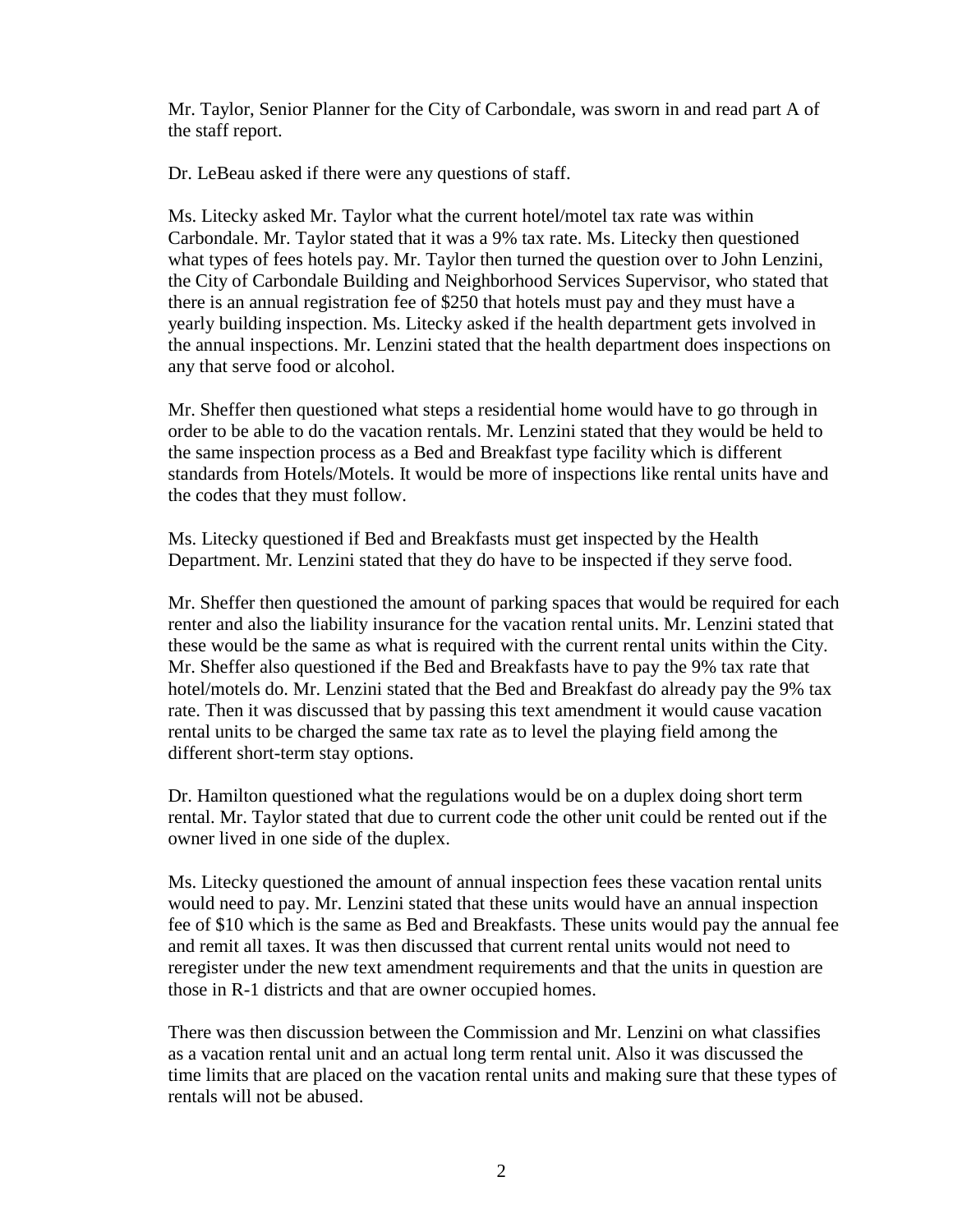Dr. Hamilton questioned what might cause Building and Neighborhood Services to inspect a rental property more than every three years that the code requires. Mr. Lenzini stated that anytime there is a complaint made by a tenant of the property, the City can go in to do inspections to make sure that the property is up to code. Mr. Lenzini also stated that, due to code, a landlord cannot ask for the City to come into a unit for inspection unless they notify their tenant five days before or there is verbal permission from the tenant to enter the rental unit.

Mr. Taylor questioned Mr. Lenzini on why hotels/motels must have a yearly inspection and rental units only have inspections every three years. Mr. Lenzini stated that it was a code put in place by the Council years ago to make sure that the hotels/motels where up to standards for the tourist that were visiting the City and that is why yearly inspections were put in place. Also, the life safety issues at larger hotels require yearly inspections, such as fire equipment and alarm systems.

Mr. Taylor then explained more on his staff report and why the City was using the inspectors more than some of the other cities that do vacation rental units.

Mr. LeBeau questioned how it would be policed when renters of a rental unit start renting out or subleasing their units like a vacation rental unit. Mr. Lenzini stated that there are many signs that the inspectors look for in rental units to make sure that they are not being rented out by too many tenants. Mr. LeBeau questioned why landlords do not play a bigger role in their rental units and policing the people staying in the rental units. Mr. Lenzini stated that not all landlords pay attention to their rental properties as they should.

There was then more discussion between Mr. LeBeau and Mr. Lenzini about the possibilities of these type of units being abused or not reported as they should.

Dr. LeBeau asked if anyone wished to speak in support of the text amendment.

Jane Adams, 606 W Elm St, came forward to speak in support and to voice concern that vacation rentals in the residential neighborhoods could possibly degrade them if it's not done right. Ms. Adams voiced that she had a few concerns about the way the text amendment was worded and asked if people need to have a special use permit. Mr. Taylor stated that certificates or licenses must be acquired for owner occupied units. Units not owner-occupied will need a special use permit. Ms. Adams also discussed from personal experiences of renting these types of units and the benefits and draw backs of these types of units and how to possibly correct certain issues, such as not having too many people in the units. Ms. Adams was also concerned about the wording of the text amendment and the possibility of current landlords of rental units taking advantage of vacation rental units and changing whole apartment buildings into these types of units. Ms. Adams then stated that she felt wording the text amendment so only home owners could do these types of rentals might be better to keep it from getting misused.

Ms. Litecky then stated that she agreed with the idea of only allowing these types of rentals to owner occupied units because lack of supervision on these types of properties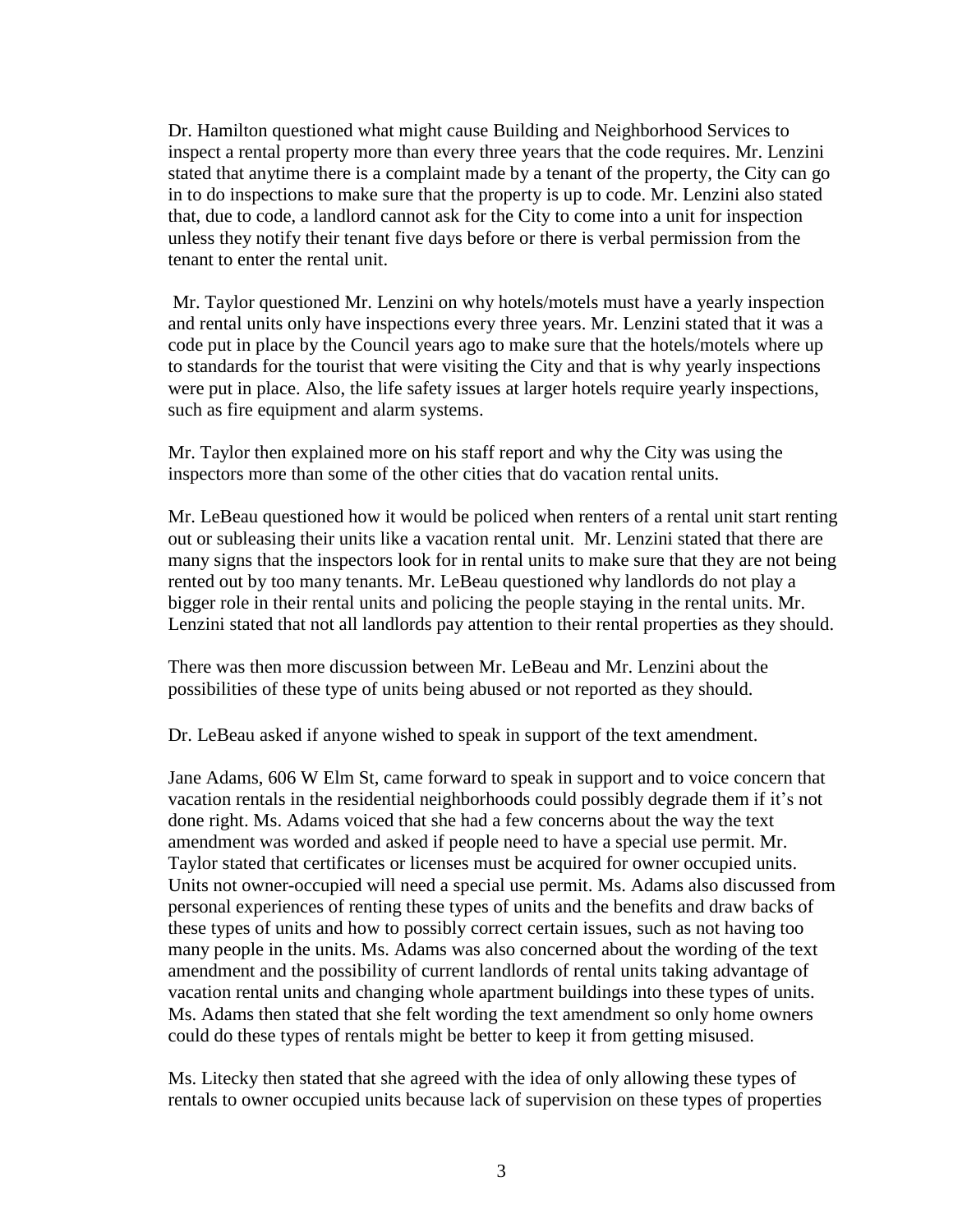could cause issues.

Ms. Adams also questioned what the real difference between a Bed and Breakfast and a vacation rental unit was. Mr. Taylor then stated that a Bed and Breakfast would have onsite management but with the vacation rental units the owner could rent the house and leave the unit for the rental time.

There was then discussion between Mr. Sheffer and Mr. Taylor of what owner occupied actually means in relation to the vacation rentals and could someone just keep renting out the unit to different people every twenty-nine days and never actually stayed in their owned unit.

Mr. Tom Grant, Councilman for the City of Carbondale, came forward to give the definition of owner occupied which is the primary place of residence where you receive your mail. Mr. Grant then went on to speak about his experience with vacation rental units and making sure that Carbondale does not pass on this possible opportunity with the upcoming eclipse.

Ms. Litecky questioned Mr. Grant about why he is against putting regulations on the vacation rental units. Mr. Grant stated that by having so many regulations and different permits that these types of places would need, it would keep people from actually making these places available and possibly make them feel like they are doing something wrong by trying to help people coming into Carbondale. Mr. Grant also stated that it will probably cause burden on the Building and Neighborhood Services Division of the City with all of the different inspections they will have to do.

Mr. Grant then brought up the amount of taxes actually involved in these types of short term rentals and Mr. Sheffer also brought up the amount that the insurance would cost these home owners if all of the regulations are put into place.

Dr. Hamilton asked Mr. Grant about the cost for a short term rental on the website that he rents out his home. Mr. Grant stated that the website charges about a 13% service fee for the rental units listed on the website. Mr. Grant also explained that some of the listing sites will collect other taxes and fees as well on certain listings. Mr. Grant also went on to speak about making sure this was really advertised within the City if the text amendment were to pass so that people could have knowledge of what steps they must take and the fees/taxes that go along with these rentals.

Dr. LeBeau asked if anyone wished to speak in opposition.

There was no one.

Dr. LeBeau asked Mr. Taylor to read the analysis.

Mr. Taylor read Parts B and C of the staff report.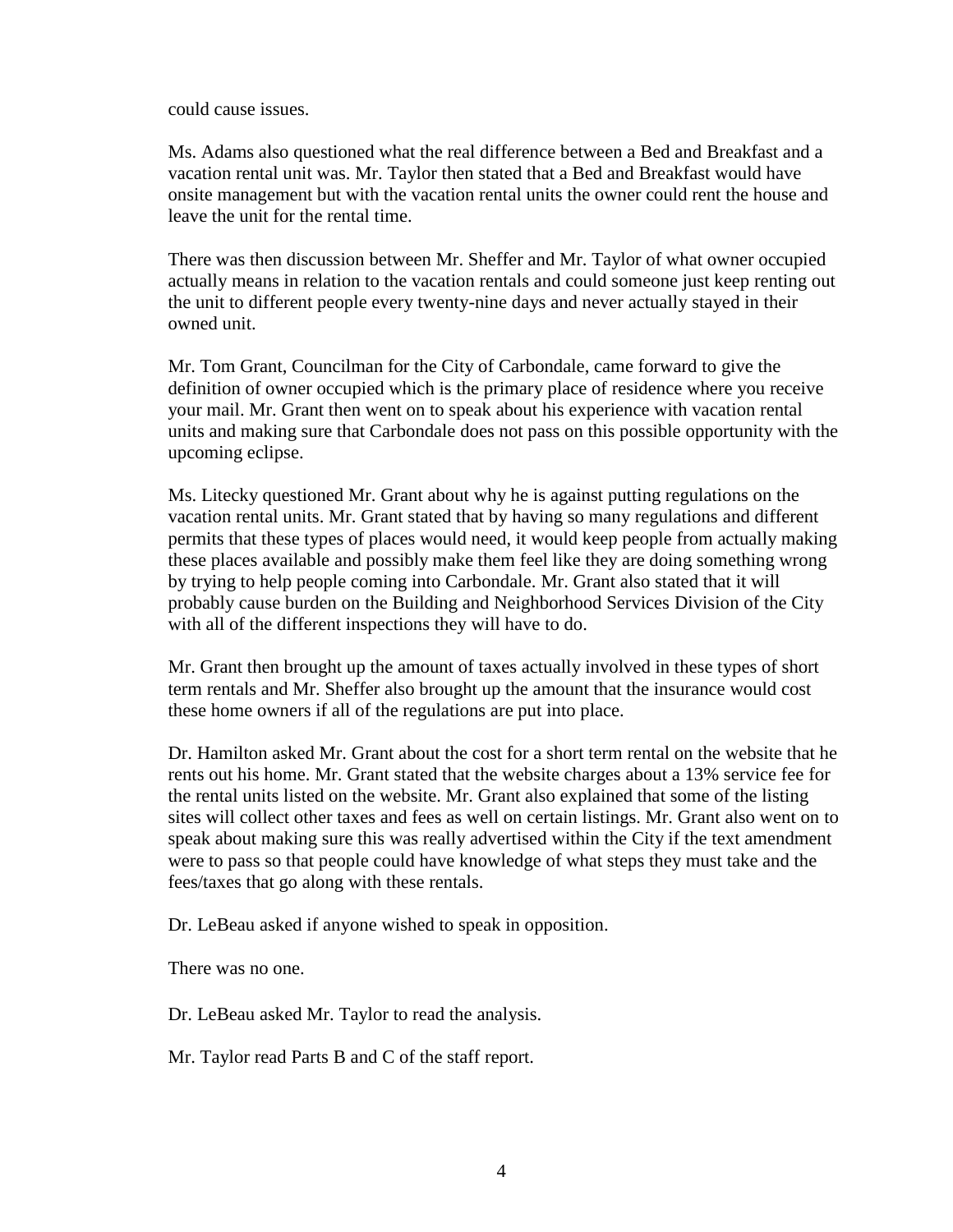Dr. LeBeau asked for questions for staff.

There were none.

Dr. LeBeau asked if there were questions from anyone to anyone.

Mr. Grant came forward to clarify that if someone that gets this type of permit or license and they do not run it correctly the City has the right to revoke that license. The Commission stated that was correct.

Ms. Adams came forward to make a statement about the legality of passing this text amendment and how it would really help the community.

Dr. LeBeau declared PC 17-07 closed and asked for a motion on the findings of fact.

Mr. Sheffer made a motion vote on findings of fact, Mr. LeBeau seconded.

The motion was passed with a unanimous voice vote.

Ms. Litecky made a motion for the recommendation to approve PC 17-07, Dr. Burnside seconded.

Roll Call Vote:

Yes - 7 (LeBeau, Sheffer, Hamilton, Field, Burnside, Love, Litecky)  $No - 0$ 

Mr. Taylor stated that the motion passed and that this matter will be on the City Council agenda or on the agenda for the City Council workshop at a later date.

Dr. Burnside stated that he hopes that the City Council will look at what was discussed by Ms. Adams and Mr. Grant and to really consider all of the factors involved in the process and the benefits for Carbondale.

#### **5. Old Business**

There were none

#### **6. New Business**

A. City Council Agenda from October 11, 2016.

Ms. Bradshaw reviewed the City Council meeting as it related to Planning.

#### **7. Adjournment**

Dr. LeBeau adjourned the meeting at 7:21 p.m.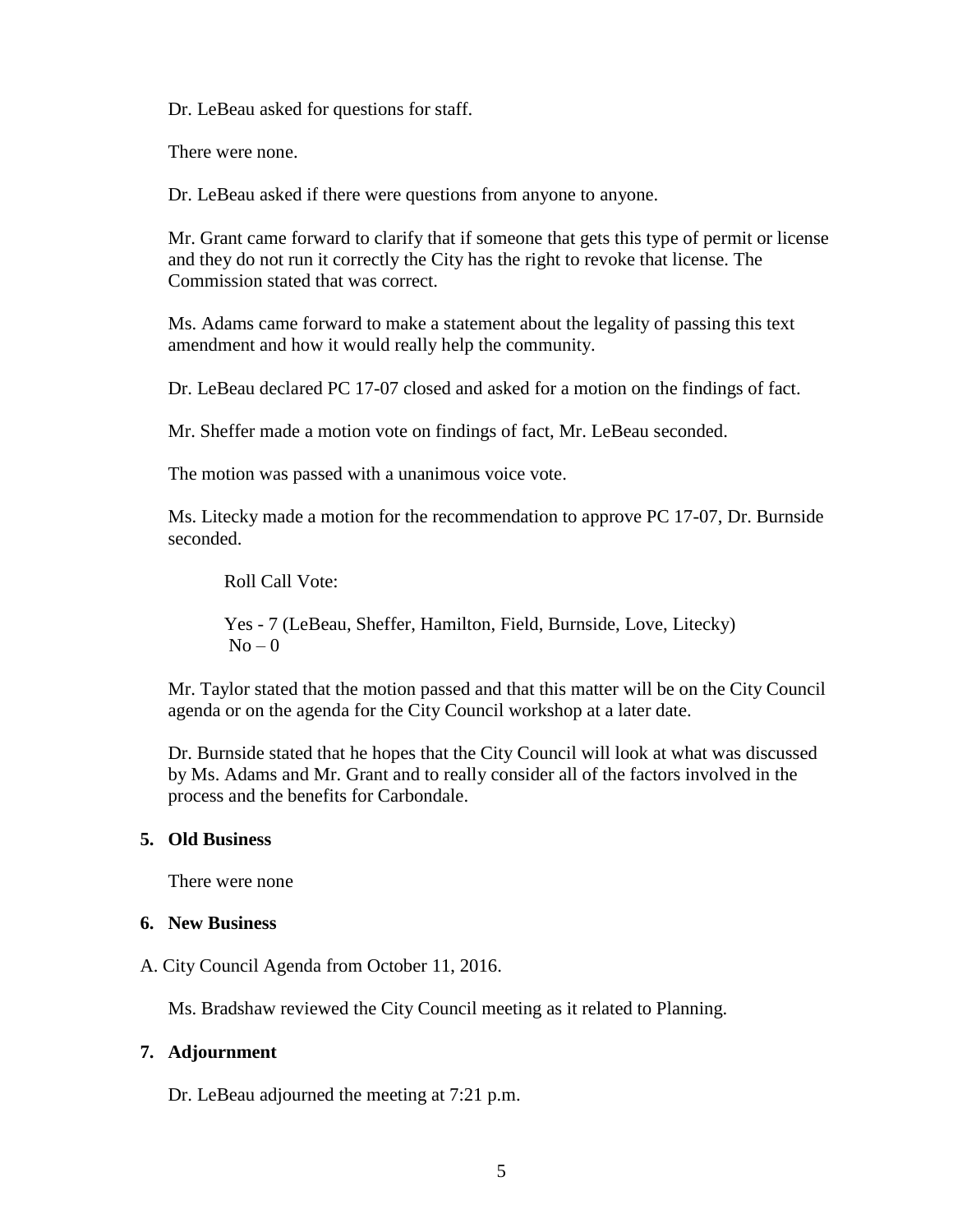#### **Carbondale Public Library Board of Trustees**

Wednesday, September 14, 2016 Meeting Room 4:30 p.m. 405 West Main St.

#### **MINUTES**

#### **Call to order.**

Called to order at 4:30 p.m.

#### **Roll call.**

Introductions, audience and visitors. Visitors are asked to introduce themselves at this time and present any issues they wish to discuss. Visitors wishing to address specific agenda items will be granted two to five minutes at the discretion of the President, not to exceed a total of twenty minutes. The Library Board may cut short any comments that are irrelevant, repetitious, or disruptive. (Id. at 1425-26).

#### **Present.**

Barbara Levine, Vice President (1) Joyce Hayes, Secretary (2) Don Prosser, Treasurer (3) Julian Pei (1) Roland Person (1) Harriet Simon Sharifa Stewart (1) Susan Tulis

#### **Absent.**

Philip Brown, President (2) The number following the Trustee's name indicates the number of absences this fiscal year.

#### **Staff present.**

Diana Brawley Sussman, Library Director Gwen Hall Grosshenrich, Finance Manager

**Visitors present.**

None.

**President's report.**

None.

#### **Secretary's report.**

1. Approval of the August 10, 2016 minutes. Minutes: Roland Person moved to approve minutes with one correction (\$85-90 should read \$85,000 - \$95,000). Susan Tulis seconded. MOTION passed unanimously.

#### **Correspondence and communications.**

Received at thank you card from the Harvey Welch Golf Scramble for purchase of a tee.

#### **Financial report.**

1. Approval of bills payable up to and including bills due September 16, 2016 to October 15, 2016. Julian Pei moved to pay bills, Joyce Hayes seconded. MOTION passed unanimously.

2. Acceptance of the financial report for August 2016. Larger bills include magazine renewals and other subscriptions, as well as recent masonry work. No property tax money has been received. Last year the first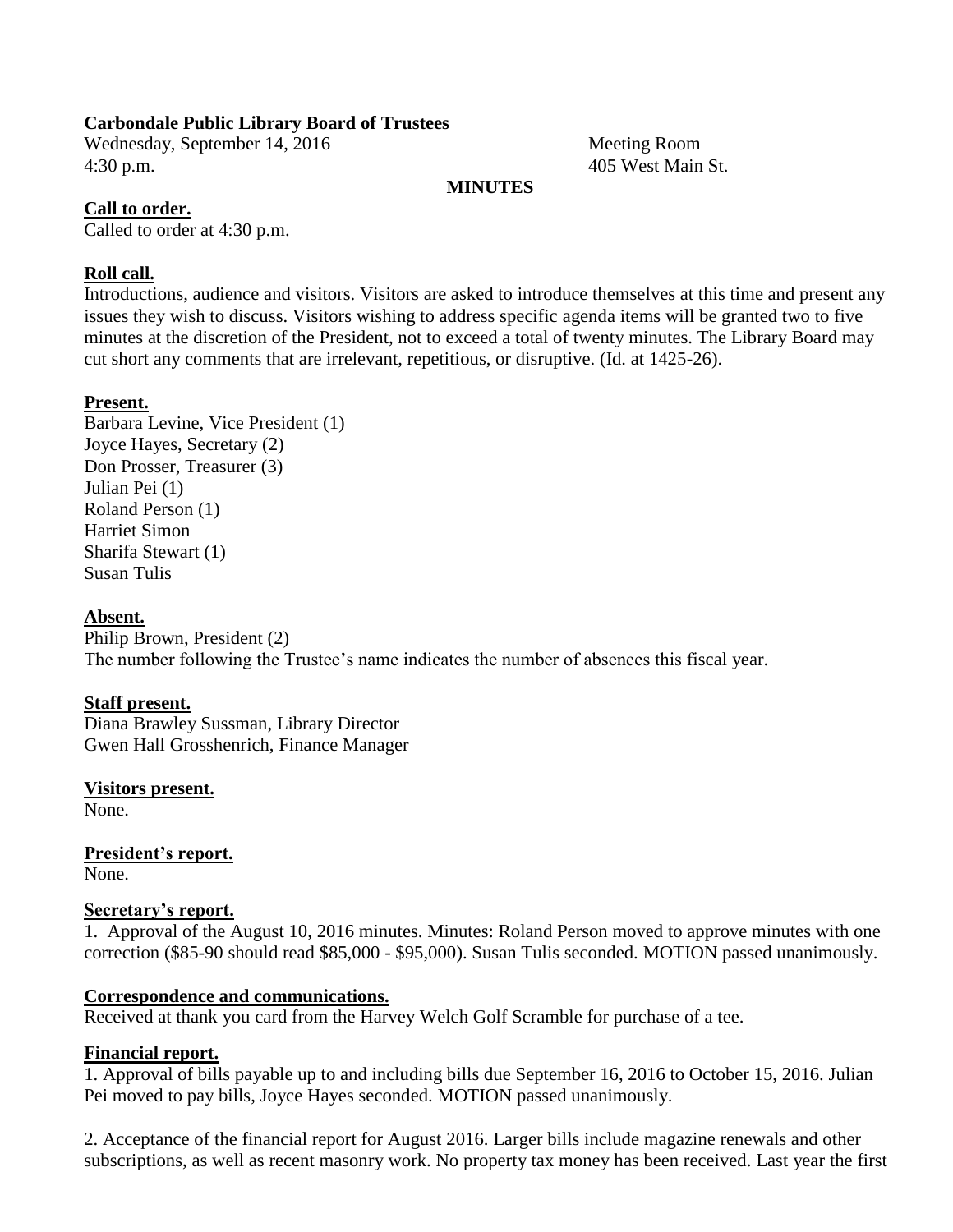payment arrived on October 6<sup>th</sup>. Don Prosser motioned to approve the financial report. Susan Tulis seconded. MOTION passed unanimously.

3. Discuss FY18 levy and budget priorities. The board suggested that the Library Director look at the City of Carbondale's raise for non-union employees. Some were not sure whether an overall cost of living increase for all staff would be necessary, but asked the Library Director to make arguments as necessary for staff and resources as needed. They are concerned that the total real estate value may go down this year, causing taxes to go up—a deterrent to homebuyers. They asked her to create a budget that only raises the levy if, and to the extent that, it is absolutely necessary.

## **Librarian's report.**

1. Building and grounds maintenance and construction.

a. Progress on south wall of the Brush building. Harlan Bohnsack completed all bid documents and plans. The pre-bid meeting will be 9/27/16 at 2:30 p.m. The bids will be opened at the bid meeting on 10/4/16 at 2:00 p.m.

b. Masonry repair on roof. The project cost more than anticipated, but the work performed was well worth it. There were problems likely stemming from both original construction and subsequent maintenance, including missing flashing, crumbled mortar and mislaid drip edges. The masons were able to remove and relay each stone by hand.

Other: We are switching suppliers for cleaning products, paper supplies and rug maintenance, which will be more convenient and affordable.

2. Insurance. The board decided by consensus to increase the library's property insurance deductible from \$1,000 to \$2,500 in order to decrease the premium.

3. Social work internship program. Our social work internship program has become a vital community service. More public libraries are developing social work programs as an extension of their information services. Oak Park Public Library recently added a full time social worker, partly motivated by the need to develop a more effective security model. In our program's first year, students were supervised by professors at SIU who volunteered for this extra duty, as we do not have a social worker onsite. SIU's professors are no longer able to do this. They helped us to locate a licensed social worker with whom we can contract for supervision (for around \$2,600 per year). This is very affordable in comparison to other library programs and services. The board agreed by consensus that we should pursue this option to continue the program.

4. Discussion about the library's role in finding solutions to violence in the community. We discussed this briefly. The library is involved in many efforts to alleviate violence and to develop solutions to community problems. The Library Director participates in community forums, co-chairs the Sparrow Coalition and Nonviolent Carbondale, and the library's programs promote cross-cultural understanding. Reading literary fiction has even been shown to increase empathy and to reduce prison recidivism. Barbara Levine commented that she believes we do a great job, "over and above," on this issue.

5. Per Capita requirement: review Chapter 6, "Access," of Serving Our Public 3.0: Standards for Illinois Public Libraries, 2014. The board discussed the chapter. The library meets every point on the access list. We could consider investigating standard #15 (improving access for those who cannot travel to the library).

6. Other. None.

# **Committee reports.**

None.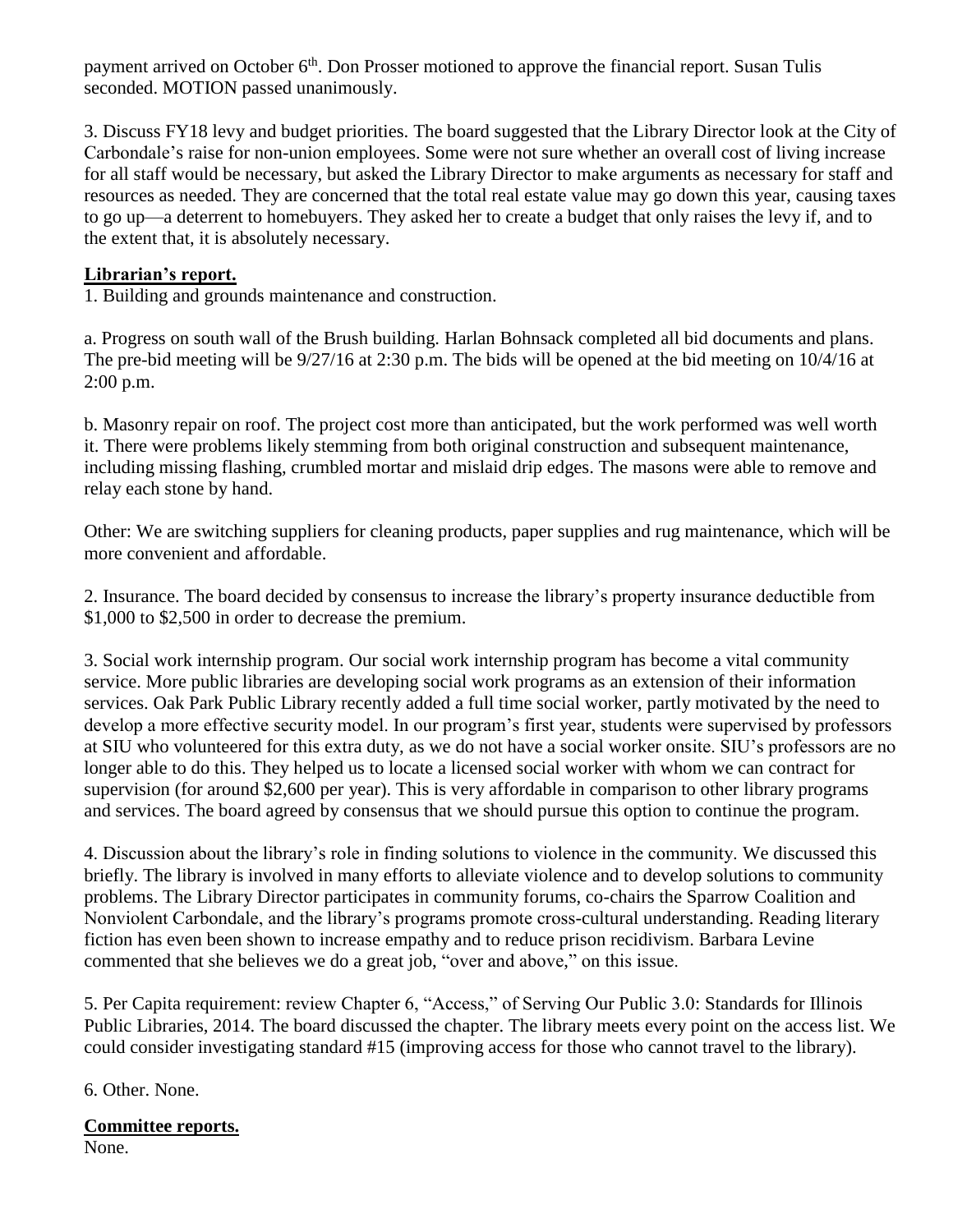## **Unfinished business.**

None.

## **New business.**

None.

## **Other.**

None.

#### **Adjournment.**

Adjourned at 5:27 p.m.

Next Board Meetings for 2016 (all in Public Library meeting room, 4:30 p.m., second Wednesday of each month): October 12; November 9; December 14.

## **Respectfully submitted:**

Joyce Hayes, Secretary **Prepared by:** Diana Brawley Sussman, Library Director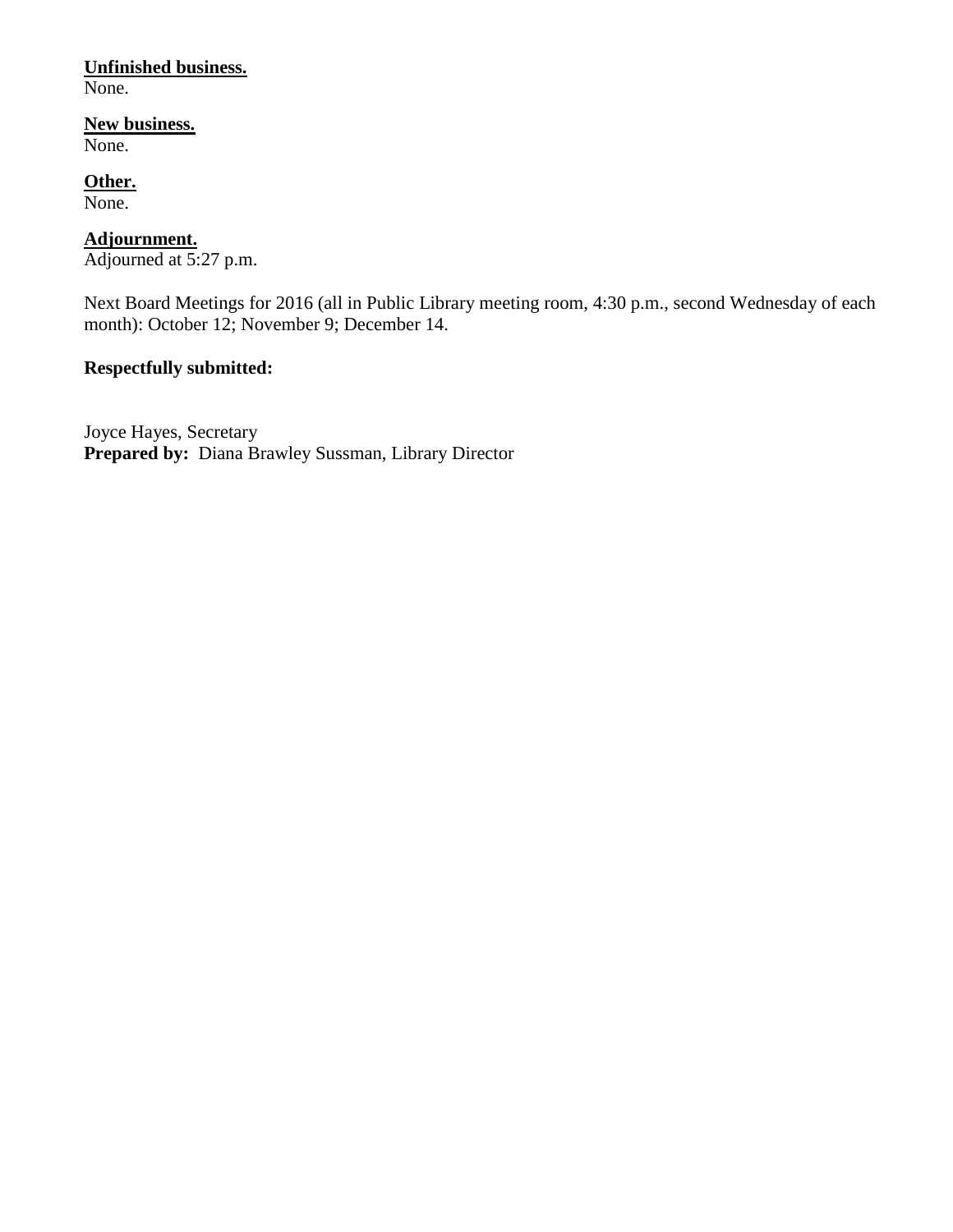# **Carbondale Public Library Board of Trustees**

Wednesday, October 12, 2016 Meeting Room 4:30 p.m. 405 West Main St.

#### **MINUTES**

#### **Call to order.**

Called to order at 4:30 p.m.

## **Roll call.**

Introductions, audience and visitors. Visitors are asked to introduce themselves at this time and present any issues they wish to discuss. Visitors wishing to address specific agenda items will be granted two to five minutes at the discretion of the President, not to exceed a total of twenty minutes. The Library Board may cut short any comments that are irrelevant, repetitious, or disruptive. (Id. at 1425-26).

#### **Present.**

Philip Brown, President (2) Joyce Hayes, Secretary (2) Don Prosser, Treasurer (3) Julian Pei (1) Roland Person (1) Harriet Simon Sharifa Stewart (1) Susan Tulis

#### **Absent.**

Barbara Levine, Vice President (2) The number following the Trustee's name indicates the number of absences this fiscal year.

## **Staff present.**

Diana Brawley Sussman, Library Director Gwen Hall Grosshenrich, Finance Manager

#### **Visitors present.**

None.

## **President's report.**

None.

## **Secretary's report.**

1. Approval of the September 14, 2016 minutes. Harriet Simon made a motion to approve the minutes. Roland Person seconded. There is one typo to be corrected. MOTION passed unanimously with one correction.

## **Correspondence and communications.**

None.

## **Financial report.**

1. Approval of bills payable up to and including bills due October 16, 2016 to November 15, 2016. Subscriptions are included in this month's bills. We still need to pay insurance and SHARE fees when revenue arrives. There was a bill for refuse because we rented a dumpster to clean out excess items from the Brush building. Roland Person made a motion to pay bills. Philip Brown seconded. MOTION passed unanimously.

2. Acceptance of the financial report for September 2016. No property tax money has arrived yet. It arrived before this date last year, so we are expecting it soon. Roland Person made a motion to accept the financial report. Philip Brown seconded. MOTION passed unanimously.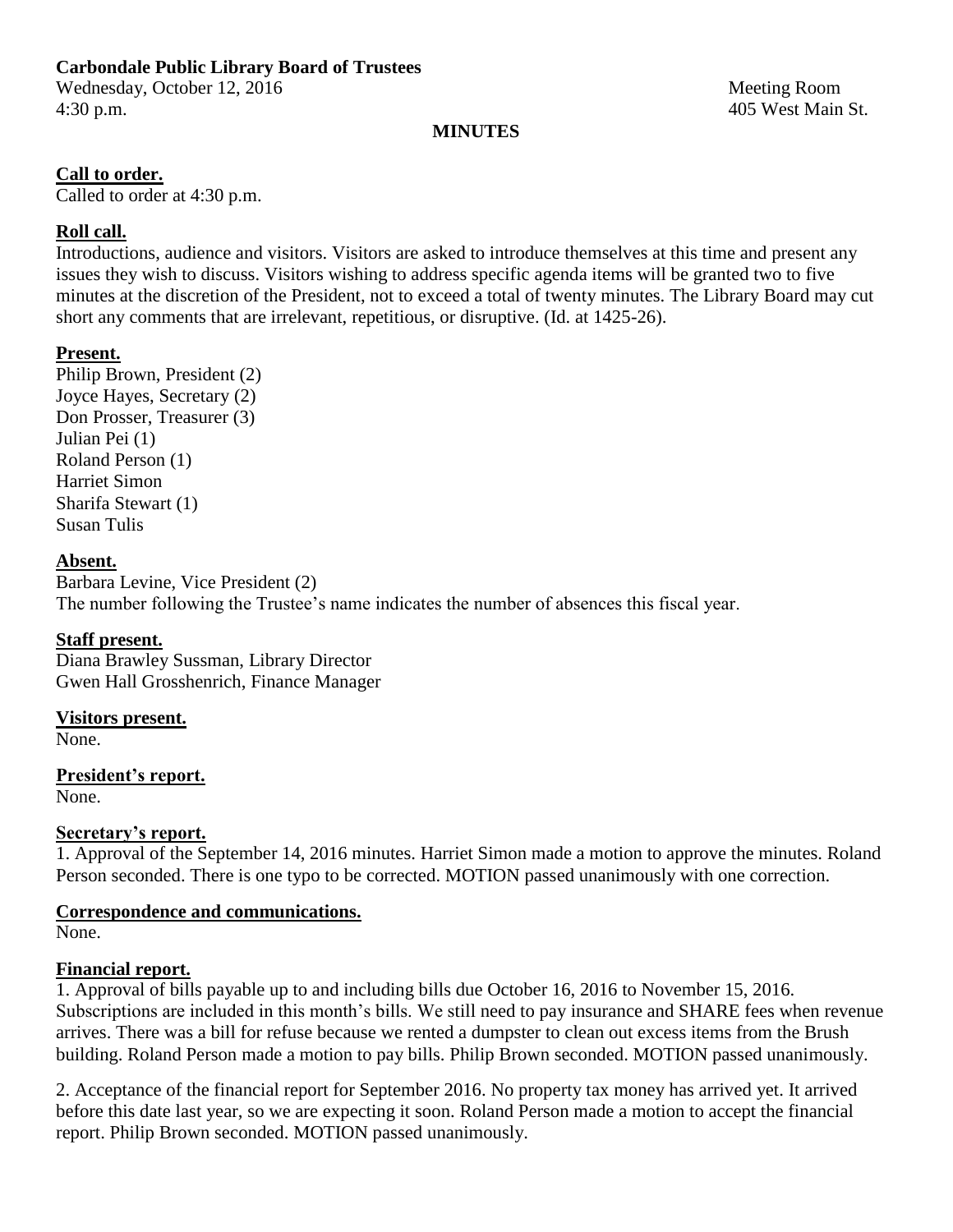Wednesday, October 12, 2016 Meeting Room 4:30 p.m. 405 West Main St.

## **MINUTES**

3. Adoption of preliminary FY18 budget. The Library Director explained three budget options with variation in staff cost of living increases and maintenance costs in each option. None of the three would require a levy increase. Each incorporates the same contingency and savings for reserves. Don Prosser made a motion to adopt plan C, which includes a 2% cost of living increase. Susan Tulis seconded. MOTION passed unanimously. 4. Adoption of FY18 levy. The board had asked the Library Director to attempt to create a budget with as little tax increase as possible. The Library Director presented budgets requiring a flat levy (0% increase) of \$1,031,949.00 Roland Person moved to adopt the levy of \$1,031,949.00. Susan Tulis seconded. MOTION passed unanimously.

## **Librarian's report.**

1. Building and grounds maintenance and construction. Discussed the construction schedule for the south wall of the Brush building.

a. Award of contracts for construction work on south wall of the Brush building. The board reviewed the Bid Tabulation Sheet. Don Prosser motioned to approve the lowest bidders: H & N Construction for general work and Schemel-Tarillion, Inc. for abatement. Roland Person seconded. MOTION passed unanimously. 2. Social work internship program. MSW Intern Kelsey Bate started on 10/3/16. She has a BS in Social Work and previous internship experience. She will be supervised by Connie Baker, a licensed private social worker and SIU retiree.

3. Per Capita requirement: Technology: Library board and staff will report on the impact the EDGE Assessment has had on the library, including at least one example of how the library has used or plans to use the information gleaned from the assessment. The board discussed the fact that since completing the Edge Assessment we have met several recommendations: increased bandwidth from 10mpg to 100mpg; purchased PrinterOn software, which allows for printing from patron owned devices; participated in several meetings with city officials regarding the digital divide.

## **Committee reports.**

None.

## **Unfinished business.**

None.

## **New business.**

None.

## **Other.**

Harriet Simon pointed out that the front of the building looks dingy. We think that's due to masonry issues. There's still another step to improve that. Afterward we can try washing it.

## **Adjournment.**

Adjourned at 5:10 p.m.

Next Board Meetings for 2016 (all in Public Library meeting room, 4:30 p.m., second Wednesday of each month): November 9; December 14.

# **Respectfully submitted:**

Joyce Hayes, Secretary **Prepared by:** Diana Brawley Sussman, Library Director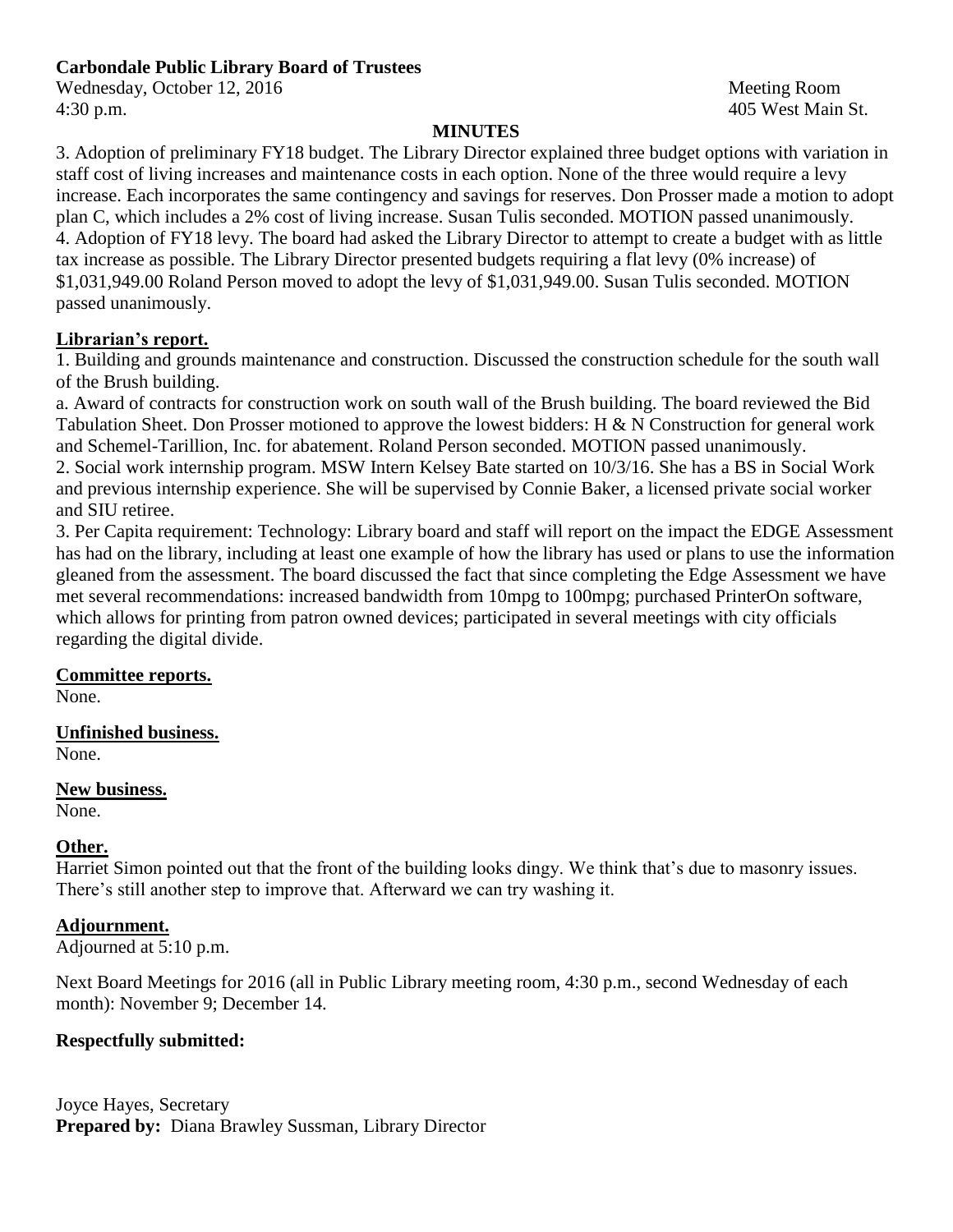#### **Carbondale Public Library Board of Trustees**

Wednesday, November 9, 2016 Meeting Room 4:30 p.m. 405 West Main St.

#### **MINUTES**

#### **Call to order.**

Called to order at 4:30 p.m.

#### **Roll call.**

Introductions, audience and visitors. Visitors are asked to introduce themselves at this time and present any issues they wish to discuss. Visitors wishing to address specific agenda items will be granted two to five minutes at the discretion of the President, not to exceed a total of twenty minutes. The Library Board may cut short any comments that are irrelevant, repetitious, or disruptive. (Id. at 1425-26).

#### **Present.**

Philip Brown, President (2) Barbara Levine, Vice President (2) Joyce Hayes, Secretary (2) Don Prosser, Treasurer (3) Harriet Simon Sharifa Stewart (1) Susan Tulis

#### **Absent.**

Julian Pei (2) Roland Person (2) The number following the Trustee's name indicates the number of absences this fiscal year.

#### **Staff present.**

Diana Brawley Sussman, Library Director Gwen Hall Grosshenrich, Finance Manager

#### **Visitors present.**

None.

**President's report.** None.

#### **Secretary's report.**

1. Approval of the October 12, 2016 minutes. Harriet Simon moved to approve the minutes. Susan Tulis seconded. MOTION passed unanimously.

#### **Correspondence and communications.**

1. Harlan Bohnsack's bill for architectural services on the Brush building.

#### **Financial report.**

1. Approval of bills payable up to and including bills due November 16, 2016 to December 15, 2016. Large bills include paying off insurance, the Illinois Heartland Library System, and subscriptions. Susan Tulis made a motion to pay the bills. Joyce Hayes seconded. MOTION passed unanimously.2. Acceptance of the financial report for October 2016. The first property tax revenue check came, as well as an anonymous \$40,000 donation. The donor has been thanked. The donation is unrestricted and will be held for projects or purposes to be determined in the future until and unless the donor comes forward with a specific interest.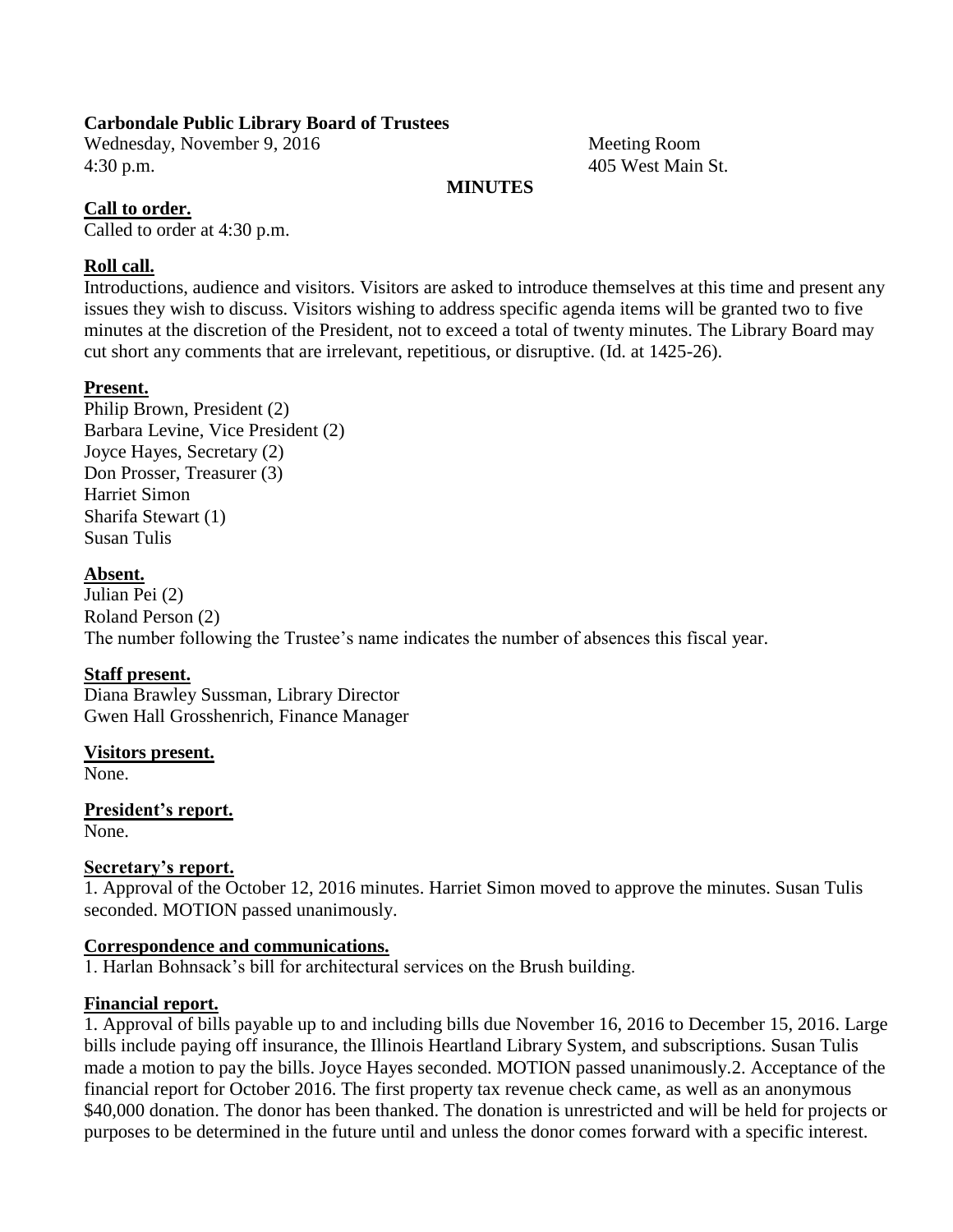Barbara Levine moved to approve the financial report. Harriet Simon seconded. MOTION passed unanimously.

## **Librarian's report.**

1. Building and grounds maintenance and construction. The Brush building began on schedule on October 31<sup>st</sup>, and there have been no change orders or issues so far.

2. Medical insurance open enrollment: Option to offer HSA plan with employer contributions to employee HSA accounts, in addition to PPO plans. The library director reviewed the total cost of health insurance for full time employees in 2017, and introduced a third plan now available from our provider, LIMRiCC. The plan is an HSA high deductible PPO. The library could offer this plan, and make a \$972 annual contribution to participating employees' HSA accounts to make the plan affordable for employees. This plan would be offered as an option, and would cost the library the same amount as the high deductible PPO (including the HSA contribution). The library currently covers the entire cost of the high deductible PPO. Don Prosser made a motion for the library to pay the full \$630 per month per FT employee for the high deductible PPO, and to allow HSA participation with 2 installments of \$486 in January and July for employees who select the HSA plan. Philip Brown seconded. MOTION passed unanimously.

3. Per Capita requirement: Educational Programs and Training Opportunities for Patrons: Describe current or potential collaborative efforts that have benefited or will benefit local library patrons and patrons in neighboring communities. The library shares its collection through the SHARE database and IHLS membership. The library partners with several local coalitions, participating in the Positive Youth Development Coalition, co-chairing the Sparrow Coalition and Nonviolent Carbondale. Our patrons and community benefit from the program development and problem solving initiatives of these coalitions, from monthly Family Vacation Nights, to community-wide 11 Days for Peace or Compassion programs. Our Reference Librarian provides grant workshops for area agencies applying for supplemental funds from the city. We collaborate with other libraries by providing conference presentations to share knowledge and experience with libraries, participating in ILA, and attending IHLS meetings.

4. Per Capita requirement: Describe the library's ability to meet the needs of the community as a provider of educational programs and training opportunities; describe the library's ability to integrate new technologies; identify at least one activity that fosters increased resource sharing. The board feels that we far exceed any compliance issues regarding these per capita requirements. We offer about 500 programs per year, open to anyone with or without a library card. We offer a lot of humanities training as well as computer training for adults and children. We have public computers and free wi-fi. A larger building would expand our efficacy: we could use more space for seating and computers; we don't have space for a computer lab.

## **Committee reports.**

None.

**Unfinished business.** None.

**New business.** None.

**Other.** None.

## **Adjournment.**

Adjourned at 5:08 p.m. Next Board Meeting for 2016 (Public Library meeting room, 4:30 p.m): December 14.

## **Respectfully submitted:**

Joyce Hayes, Secretary **Prepared by:** Diana Brawley Sussman, Library Director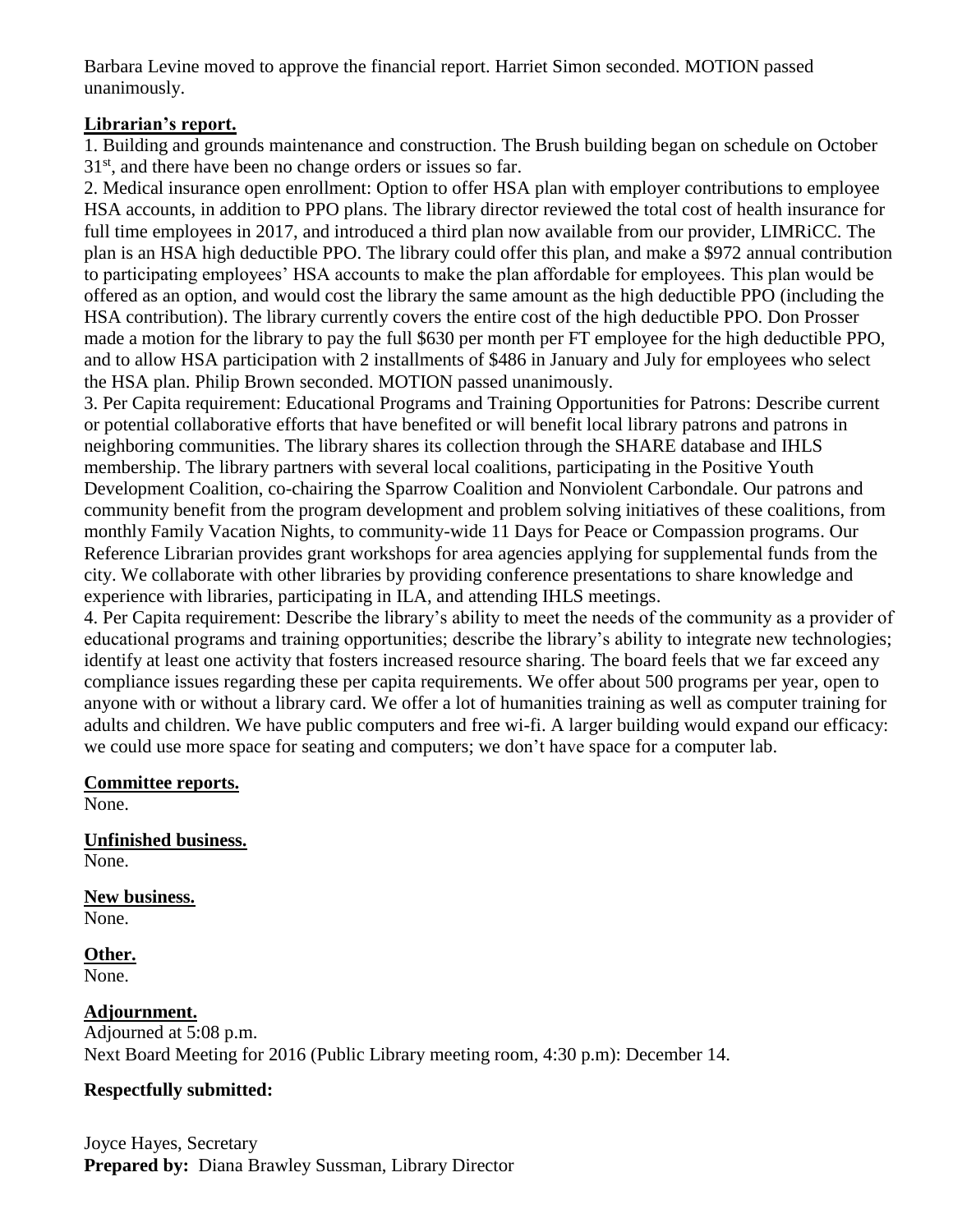

# **Liquor Advisory Board October 6, 2016**

The City of Carbondale's Liquor Advisory Board held a meeting on Thursday, October 6, 2016, in Room 103 of the Carbondale Civic Center, 200 South Illinois Avenue. Vice Chair Mills called the meeting to order at 5:30 p.m. with the following-named members of the Board present/absent:

#### **1. Roll Call**

- Present: Tasis Karayiannis, Donald Monty, David Cisco, and John Mills (Steve Payne entered at 5:33 p.m.)
- Absent: Mark Robinson

A quorum was available to take action on the agenda items. City Staff present for the meeting included City Clerk Jennifer Sorrell, City Attorney Jamie Snyder, Deputy Chief Stan Reno, and Fire Inspector Tom Manis.

#### **2. Approval of minutes from September 1, 2016**

D. Monty moved, T. Karayiannis seconded, to approve the minutes of September 1, 2016. VOTE: All voted aye; motion declared carried.

#### **3. Application for a Class A2 liquor license from Cristaudo's LLC, d/b/a Cristaudo's Café, Bakery and Catering, at 209 South Illinois Avenue**

Jennifer Rollinson and Leah Maciell were present to respond to Board inquiries. The applicants indicated that there has been customer interest in pairing food options with alcoholic beverages; that they feel that being able to serve local wine and beer during events where the space has been rented out or for fundraising events would be beneficial; and that they may include alcohol in items such as sponge cakes.

Questions and comments from the Board included the following: Any plans to change existing structure? [No.] Will entertainment include video gaming? [No. Primarily consists of art shows, fundraisers, and paired meals.] Question regarding financial information included in the application, that the amount which is listed is the total invested in building and business, not just for the service of alcohol? [Correct.] Musical entertainment? [They have already hosted musical acts, including Carbondale Rocks Revival and employees' bands.]

D. Cisco moved, D. Monty seconded, to recommend approval of the application for a Class A2 license for Cristaudo's LLC, contingent upon receipt of all outstanding items. VOTE: All voted aye; motion declared carried.

#### **4. Application for a Class B2 liquor license for Bobby McBride, d/b/a Hollywood Lounge, at 104 West Jackson Street**

Bobby McBride was present to respond to Board inquiries. Mr. McBride noted that his intentions are to start out operating as a bar and to provide entertainment. At a later time he hopes to add a kitchen. He noted that he is a carpenter and is handling the remodeling himself.

Questions and comments from the Board included the following: What is the rationale for reducing the occupancy to 170? [Doesn't want to crowd attendees] Plans for a beer garden? [Application will come back to the Board at a later time] Concerns were expressed about issues at this location in the past. Deputy Chief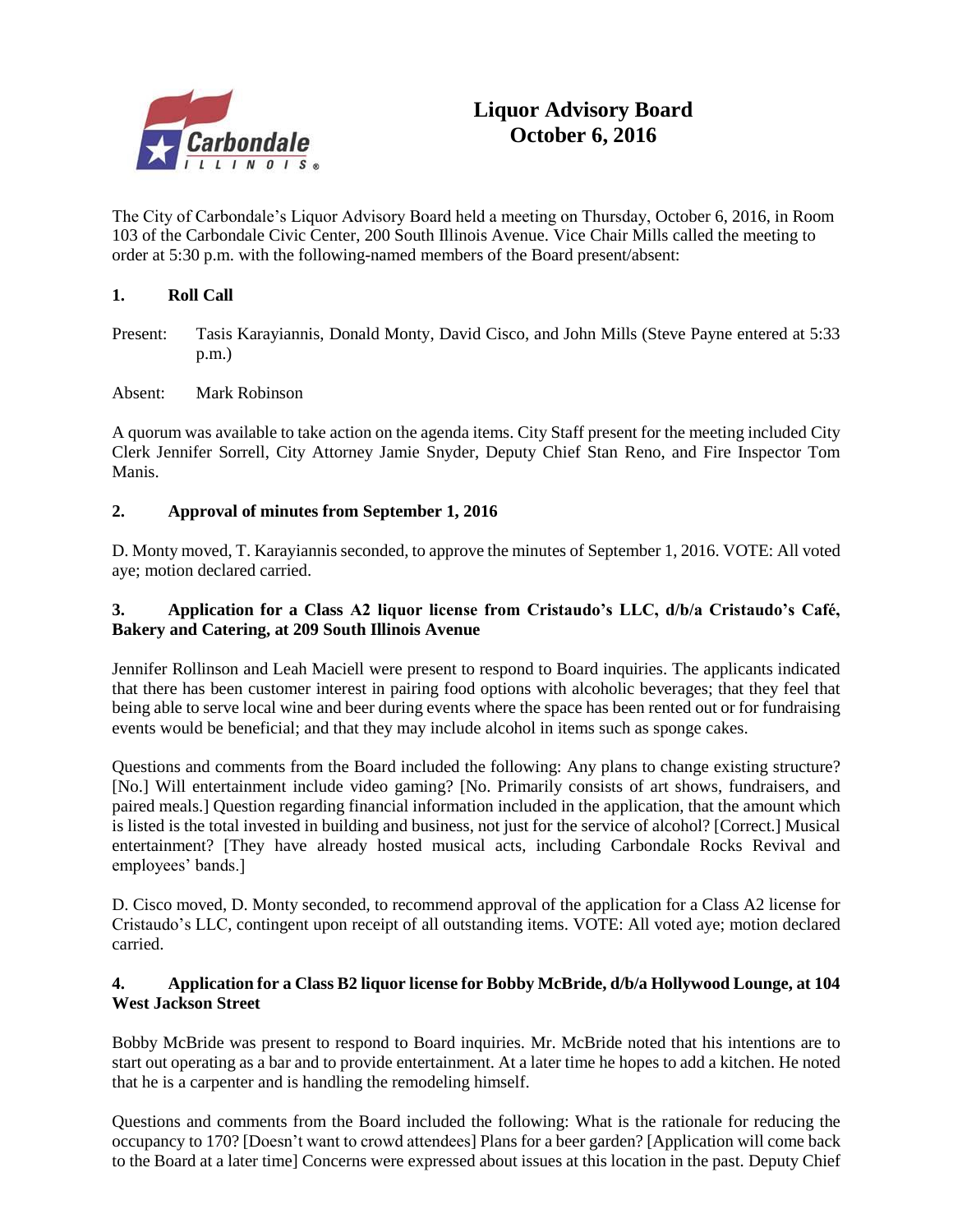Reno noted the frequency of police resources arriving to maintain peaceful crowds in the City lot across the street from the previous business. Question 28 was answered "no," is that correct? [It was an error; there are no issues with taxes] Source of funds lists "E.T. Simonds" – is this a previous employer? [He does all of his own work and E.T. Simonds is his employer, not a financial backer] If \$5,000 is all the money to work with, there will be an issue. [He has other money that he can put into the business; he is leasing the building; he is a carpenter who is doing all of the work himself, and answered the question with those factors in mind] What will it cost to stock establishment, compensate managers, bartenders, and waitstaff, as well as other costs? [\$3,000 - \$4,000 for stocking; will have to obtain insurance; bouncers are paid \$10 per hour, bartenders work for tips, and at first, they will only be working four or five hours a night for five to six days a week] Will there be video gaming? [Not at this moment, but maybe later; focused on creating employment in the community] It was noted that the City Council recently capped video gaming licenses. Please elaborate on management experience addressed by question 7. [Managed a nightclub in Missouri in the 80s which had a live DJ] Question regarding the verbiage in which it appears that the business is already operating and currently has a customer base [Based this response on people stopping in for information about the opening of the club] Will there be bands playing? [Occasionally] What are the applicant's thoughts about measures he can take to prevent people from congregating outside on the City parking lot? [He can increase the number of bouncers, and as an individual, he hosts a large tournament annually and is pretty good at handling crowds. He will be supportive of police inside and outside of the location.] If \$5,000 is all of the startup money available, he will run out of money before the doors open due to the cost of purchasing liquor, the license fees, insurance, and employee compensation. [He has more than \$5,000 – probably has around \$10,000 to \$15,000 to start, the business would be sold out for the next 30 nights based on the number of people calling about booking parties.] It was noted that there are many days where businesses lose more money than they bring in. [He is a carpenter and is earning enough to survive] What kind of parties are people wanting to throw? [Older people wanting to throw parties, like fraternity groups, birthday parties – it's the only African-American club in the neighborhood. He is well known in the community and people want to support the business.] Concern was again expressed that the applicant was aware of issues which occurred previously and that he will ensure that those problems don't reoccur. [He is well aware.] Why is he interested in getting into this business? [He is a businessman and sees a way where he can earn revenue for himself and the community, create jobs for the community, and he is pretty sure he will be successful if given the chance.]

A report was reviewed by several members of the Board. City Attorney Jamie Snyder apprised the Board that the business appeared to be open on September 24, so a police check was performed. There appeared to be no alcohol on the premises, but there was music being played and there were around 40 patrons present. It appeared to be operating as an entertainment club. The question is whether the applicant was the leaseholder at the time, and was he aware that it was being operated as an entertainment club on that date.

The Board followed up with the following questions and comments: Were you operating the business or insuring the business on September 24? [Yes, he was in charge of the business.] So you were aware it was open on September 24? [It was just a few friends up there, there was no alcohol on the premises, it was a test run on the equipment.] Was he charging admission? [No.] Did any money change hands of any nature? [No. He is a popular person in the community. He could go out and open a hotdog stand and have a hundred people stop by.] In the City Code, there are licenses for entertainment establishments even if they don't serve alcohol, so the concern is whether this was operating as an entertainment establishment without a license. Were soft drinks served, or did they bring their own soft drinks? [They (the attendees) were congregating, I wasn't serving. They had some water and may have had some cranberry juice, that's it. I didn't plan it, I was just testing DJ equipment; I've done a lot of work on the place. The police have stopped several times at night when I am working.] Do you have anything scheduled? [No] The report referenced a scholarship fundraising. [That's just something he does on his own.] Can people can donate to the scholarship fund? [Yes, he has his own private fund.] That wasn't the price of admission? [No.]

D. Monty moved, D. Cisco seconded, to recommend approval of the application for a Class B2 license for Bobby McBride, contingent upon receipt of all outstanding items. VOTE: All voted aye; motion declared carried.